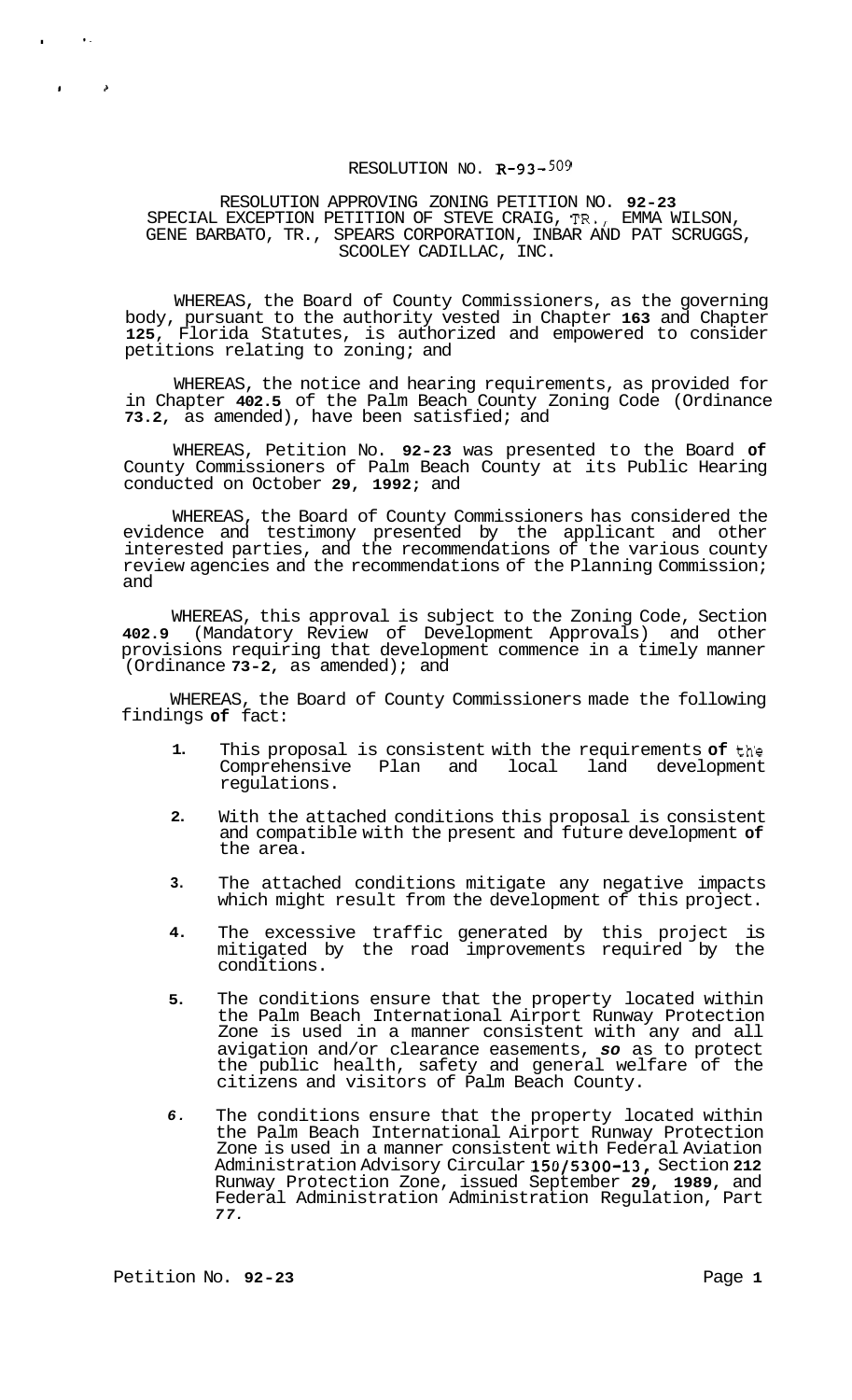- 7. This proposal is not disruptive to the character of the neighborhood and conforms to the district.
- 8 This project utilizes existing infrastructure and does not promote excessive scattering of population or settlement.

WHEREAS, Chapter 402.5 of the Zoning Code, requires that the action of the Board of County Commissioners, sitting as the Zoning Authority, be adopted by resolution.

NOW, THEREFORE, BE IT RESOLVED BY THE BOARD OF COUNTY COMMISSIONERS OF PALM BEACH COUNTY, FLORIDA, that Petition No. 92- 23, the petition of STEVE CRAIG, TR., EMMA WILSON, GENE BARBATO, TR. , FOR SPEARS CORPORATION, INBAR AND PAT SCRUGGS, SCHOOLEY CADILLAC, INC, by Kieran **J.** Kilday, Agent, on a parcel of land lying in the southwest quarter (S.W. 1/4) of the southeast quarter (S.E. 1/4) of Section 25, Township 43 South, Range 42 East, Palm Beach County, Florida, and being more particularly described as follows: Commencing at the south quarter *(S.* 1/4) corner of said Section 25, run along the west line of the southeast quarter of said Section 25, said line also being the centerline of Military Trail (106' Right-of-way)  $\texttt{NO1°21'21''E}$  a distance of 281.00 feet; thence leaving said west line, S88°31'24"E a distance of 100.00 feet to point of beginning of the herein described parcel; Thence S88°31'24" a distance of 371.65 feet to the northwest corner of Lot 1, Plat of Central Bank, as recorded in Plat Book 32, Page 145; thence along the westerly line of said Plat, No  $1°27'39''E$  a distance of 393.22 feet to the northwest corner of said plat; thence along the northerly line of said plat,  $$88°44'02"E$  a distance of 200.00 feet to the northeast corner of said plat, said point lying on the east line of the west one half of the southwest one-quarter of the southeast one quarter of said Section **20;**  thence, along the easterly line of said plat, S01°27'39"W a distance of 610.01 feet to a point on a curve concave to the northeast, having a radius of 901.93 feet, and whose center bears NO7°51'30"W; thence northeasterly along said curve through a central angle **of** 37O26I56", an arch length of 589.51 feet to the point of tangency; thence **N44°41'34"E** a distance of 234.15 feet to a point on the east line of the southwest quarter, of the southeast quarter of said Section 25; thence along said east line  $NO1°29'53"E$ a distance of 343.47 feet; thence leaving said east line N02°53'1711W a distance of 392.29 feet; thence N01°29'5311E a distance **of** 109.12 feet to a point on the north line of the southwest quarter of said Section 25; thence along said north line, N88°41'07"W a distance of 642.01 feet to a point on the east line of the west half of the southwest quarter of the southeast quarter of said Section 25; thence along said east line, S01°27'39"W a distance of 337.48 feet; thence N88°38'4211W a distance **of** 443.75 feet; thence SO1°27'39"W a distance of 65.50 feet; thence <code>N88°38'42"W</code> a distance of 176.12 feet to a point on the easterly Right-of-way line of Military Trail (106' Right-of-way), thence along said easterly Right-of-way line 501°21'21"W a distance of 103.02 feet; thence leaving said easterly Right-of-way line, S88°37'29"E a distance of 7.00 feet to a point on the easterly Right-of-way line of Military Trail (120.00' Right-of-way); thence Right-of-way line of Military Trail (120.00' Right-of-way); thence along said line, **SO1°21'21"W** a distance of 168.52 feet; thence N88°3611611W a distance of 7.00 feet to **a** point on the easterly Right-of-way line of Military Trail (106.00' Right-of-way); thence, along said line, SO1°21'21"W a distance of 200.51 feet; thence  $S88°32'35''E$  a distance of 47.00 feet to a point on the easterly Right-of-way line of Military Trail (200' Right-of-way); thence along said line **SO1°21'21"W** a distance of 192.59 feet point of beginning. Containing 25.211 acres more or less, and being located On the North side of Belvedere Road, East of Military Trail, West

Petition No. 92-23 **Page 2 Page 2** 

 $\mathbf{b}^{(i)}$  .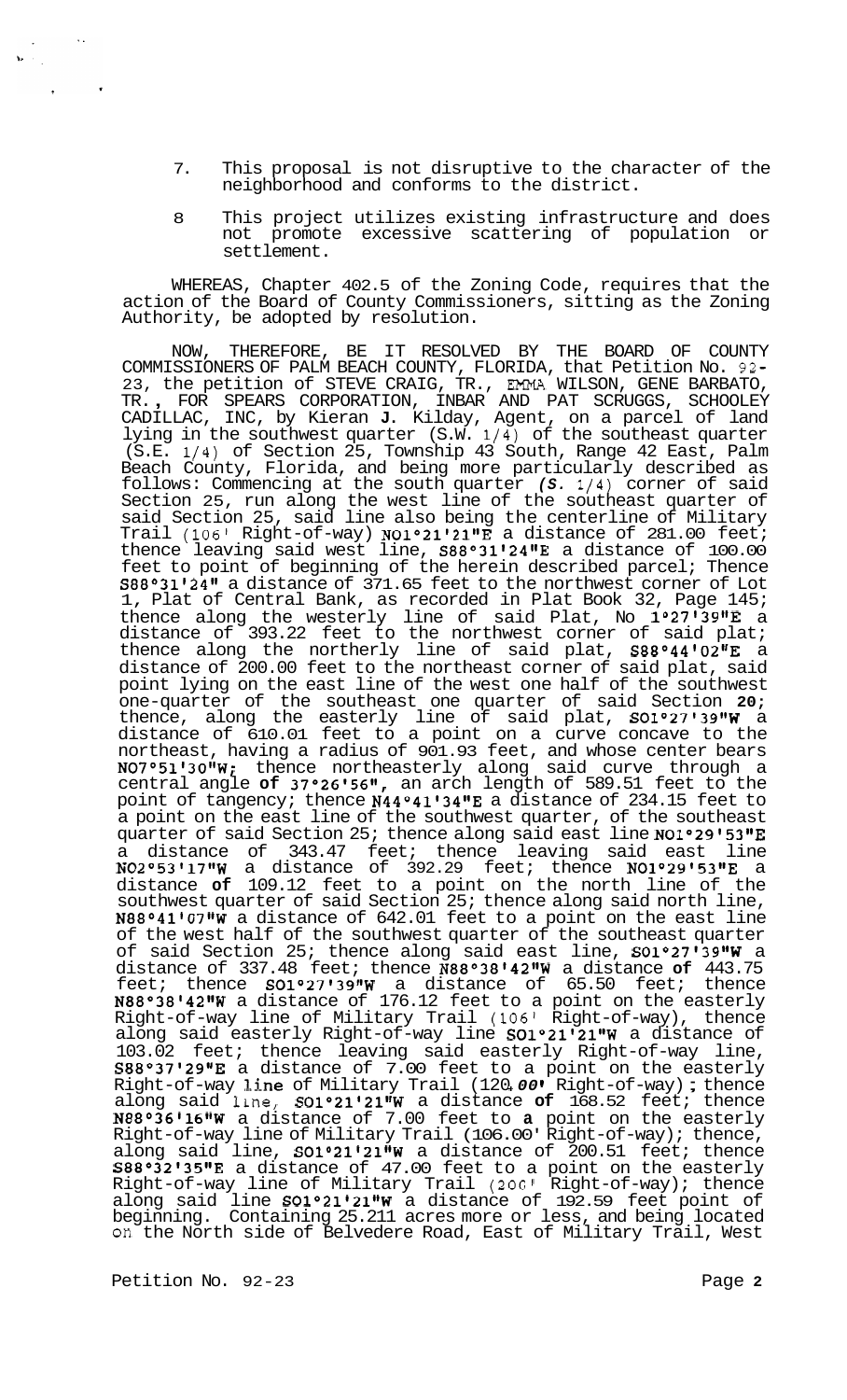of Country Club Road, in the CG Zoning District, was approved on<br>October 29, 1992, as advertised, subject to the following 1992, as advertised, subject to the following conditions:

#### A. **ALL** PETITIONS

 $\sim 100$ 

- **1.** The petitioner shall receive certification of the site plan approved by the Board of County Commissioners for the subject property, as amended as required by the conditions of approval, by the Development Review Committee on or before March **31, 1993.** (MONITORING-Zoning)
- **2.** Prior to site plan certification, the site plan shall be amended to indicate compliance with all minimum property development regulations, land development requirements of Palm Beach County and all conditions of approval. (ZONING)
- **3.** Prior to site plan certification, the site plan shall be amanded to indicate all phases of development. Each phase shall comply with all minimum property development regulations and land development requirements of Palm Beach County and all conditions of approval. (ZONING)
- **4.** Prior to April **30, 1993,** the Developer shall plat the subject property in accordance with provisions of the Palm Beach County Subdivision Ordinance (Ord. **No. 73-4),**  as amended. **(MONITORING-Engineering)**
- **5. A)** Prior to site plan certification by the Development Review Committee, the petitioner shall obtain approval from the Town of Haverhill for a comprehensive Streetscape Plan for both sides of

Belvedere Road between Military Trail and Haverhill Road and both sides of Haverhill Road between Belvedere Road and the northernmost corporate Belvedere Road and the Horsemannian petitioner shall also submit a true copy of the approved Streetscape Plan to the Palm Beach County Zoning Division in conjunction with the submittal for site plan certification.

At a minimum, the comprehensive Streetscape Plan shall include:

- a) a minimum five (5) foot continuous landscape strip planted with a minimum of one native canopy tree every twenty **(20)** feet consistent with the requirements of condition **L.3.** All tree planting shall be in a manner *so* as not to create a conflict with any aboveground or underground utility;
- b) the required landscape strip shall be planted with a groundcover acceptable **to** the Town of Haverhill. (ZONING-Monitoring)
- **B)** Prior to issuance of the first building permit or December **31, 1993,** whichever occurs first, the petitioner shall, in cooperation with the Town of Haverhill, obtain consent for the installation of all required improvements indicated in the approved Streetscape Plan that are located on private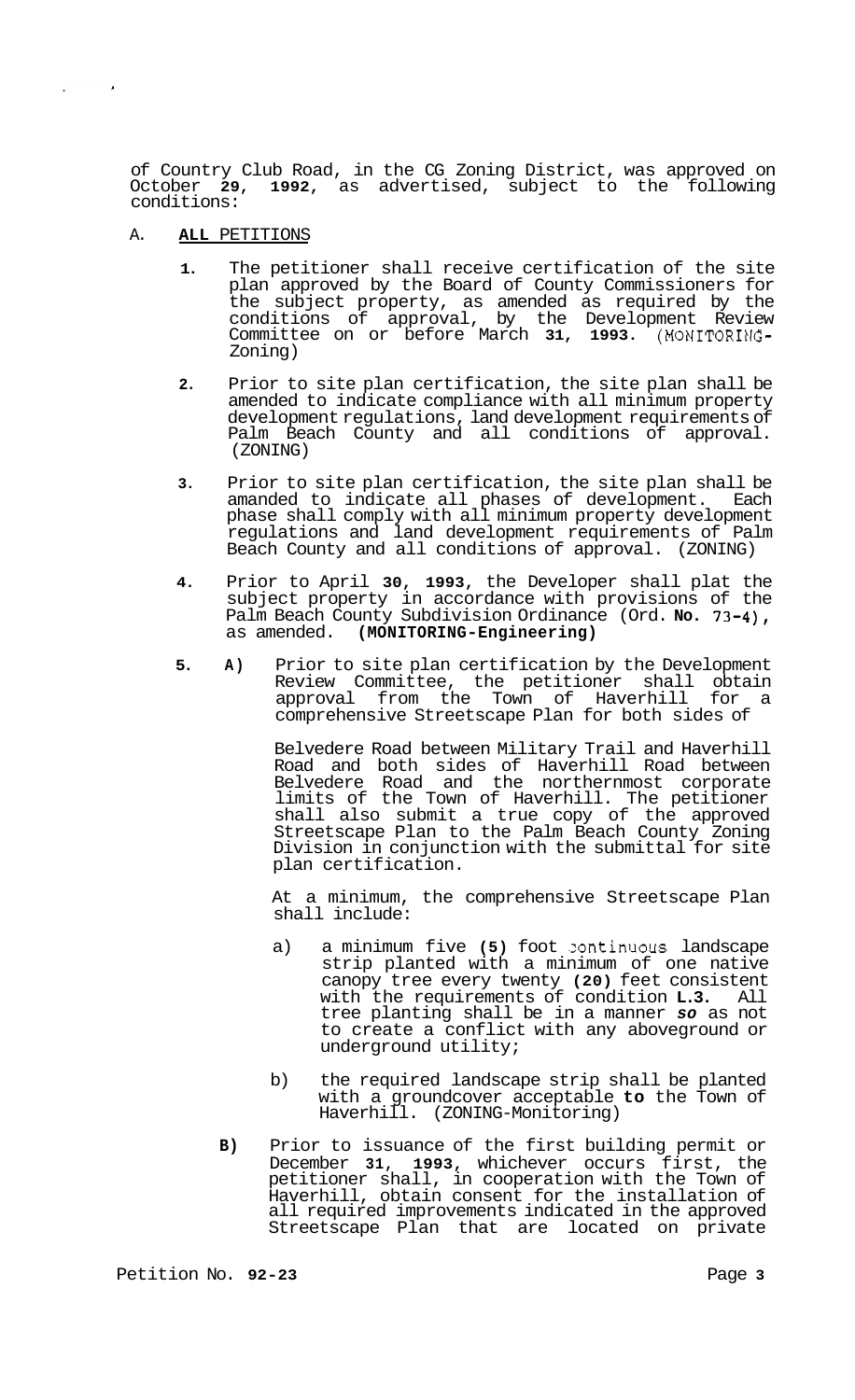property or obtain all necessary easements for the benefit of the Town of Haverhill and the intended purpose of installing the approved Streetscape Plan. In the event that a property owner refuses to grant consent and/or an easement, the petitioner shall deposit in an escrow account, in the form and manner acceptable to the Town of Haverhill, funds equal to the cost of the required improvements indicated in the affected portion of the approved Streetscape Plan. All consent and/or easements shall be over property free of any existing encumbrance that prohibits or restricts the installation of the required improvement. (MONITORING/ZONING)

- $\mathsf{C}$ Prior to issuance of the first certificate of<br>occupancy (CO), or the first certificate of occupancy (CO), or the first certificate of<br>completion (CC), or December 31, 1994, whichever occurs first, the petitioner shall have completed the installation of all required improvements indicate in the approved Streetscape Plan; and permitted by the Palm Beach County Engineer. The perpetual maintenance **of** the required improvements shall be the responsibility of the Town of Haverhill and/or the petitioner at their discretion. Palm Beach County shall not be responsible for the maintenance, repair, replacement, monitoring, service, or any liability that may arise from the required improvements. There shall be no administrative time extensions granted to this condition. (MONITORING/ZONING)
- 6. In the event staff, the petitioner or the representative of the Town of Haverhill are unable to reach agreement regarding a certified site plan, staff shall schedule this petition for a Board of County Commissioners agenda to receive a final determination regarding consistency of the site plan with the conditions **of** approval. (ZONING)
- *7.* Building permits in accordance with Exhibit No. **27** of Petition No. **92-23** shall not be issued. (ZONING - Petition No. **92-23** sna.<br>Engineering <del>-</del> Building)
- B. AIRPORTS

ï

**1.** Prior to site plan certification, the petitioner shall amend the site plan to be in full compliance with **FAA**  Advisory Circular **150/5300-13,** Section **212** Runway Protection Zone (RPZ) issued September **29, 1989, FAA**  Regulation, Part 77, and submit documentation to the Department of Airports, Zoning Division and County Attorney which competently and substantially demonstrates  $\,$ that the proposed development is in full compliance with said FAA Advisory Circular or any Airport Zoning regulations that are in effect at the time. (AIRPORTS)

#### *C.* BUILDING AND SITE DESIGN

- **1.** The maximum height, from grade to roof line, for all structures shall not exceed thirty-five **(35)** feet. (BUILDING)
- **2.** Similar architectural character and treatment which is compatible and harmonious shall be provided on all sides of all structures and buildings. (BUILDING)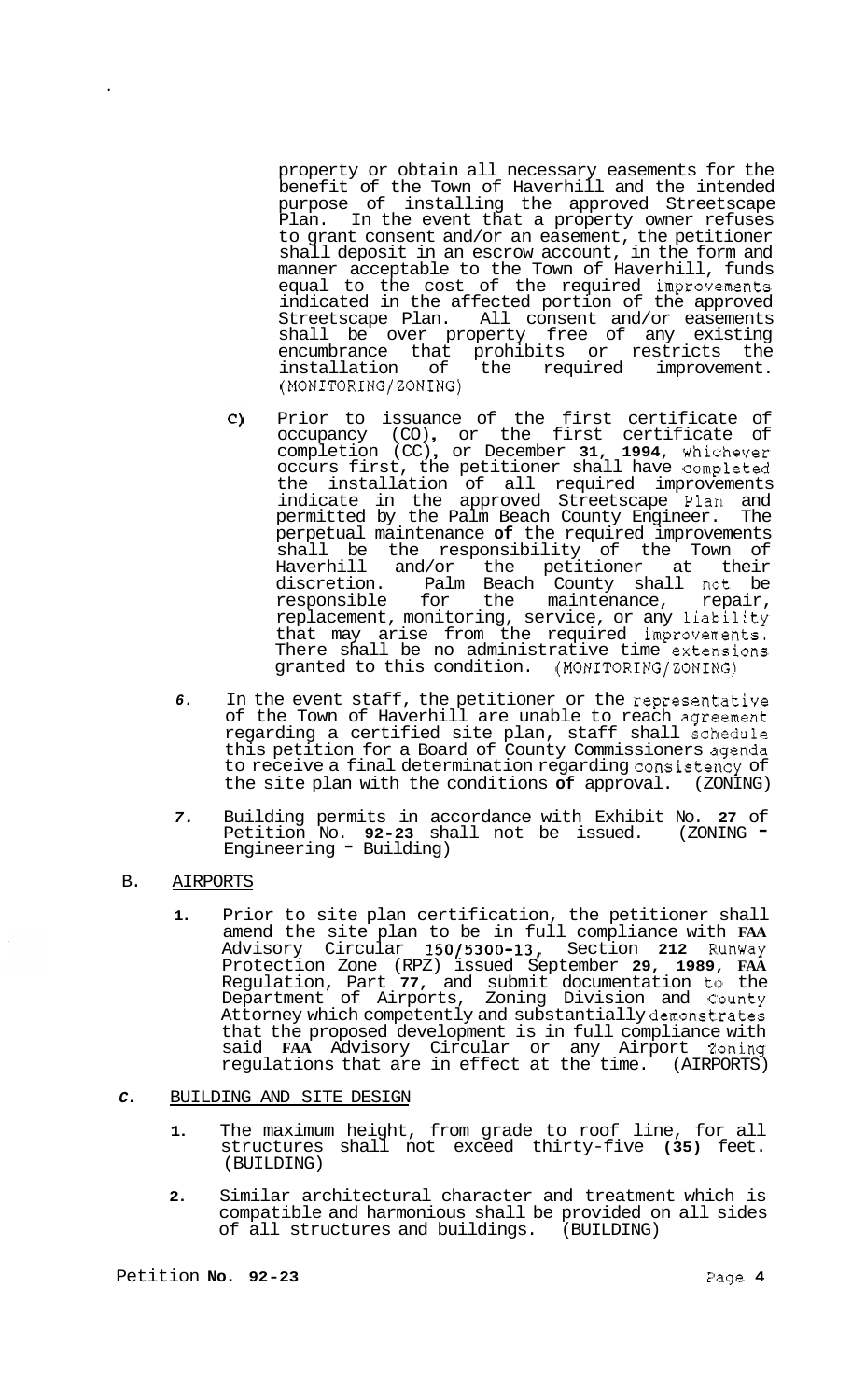- **3.**  All air conditioning and mechanical equipment shall be screened from view on all sides by a visually opaque barrier consistent with the architecture, color and character of the principle structure or equivalent landscape material acceptable to the Zoning Division. (BUILDING/ZONING)
- **4.**  Prior to site plan certification, the site plan shall be amended to reflect the location of shopping cart storage and retrieval areas within all parking areas adjacent to the shopping center. (ZONING)
- Prior to site plan certification, the site plan shall be amended to indicate drop-off areas in the adjacent parking area. Each drop-off area shall be a minimum of *5.*  twelve (12) feet in width by twenty (20) feet in length. (ZONING)
- **6.**  Prior to site plan certification, the petitioner shall provide, in a manner and form acceptable to the County Attorney and the Zoning Director, sufficient evidence that the right-of-way for Grow Street has been abandoned or incorporated into the projects design. (ZONING-COUNTY ATTORNEY)
- *7.*  Prior to site plan certification, the petitioner shall amend the site plan to remove any structure or building from within the aviation easement as described in the easement deed recorded in OR Book **1664,** PG **1709** of the Official Records of Palm Beach County. Use of the portion of the subject site encumbered by the aviation easement shall be limited to parking, access, water management tracts and landscape areas or such other uses as may be acceptable to the Division of Airports and the<br>Federal Aviation Administration. (ZONING/AIRPORTS) Federal Aviation Administration.
- *8.*  No outdoor speaker or public address systems which are audible off-site shall be permitted. (CODE ENFORCNENT)
- D. AUTO SERVICE STATION WITH CAR WASH (NO REPAIR)
	- **1.**  The convenience store shall be limited to a maximum of **1,000** square feet in total gross floor area. (ZONING- BUILDING)
	- **2.**  There shall be no repair or maintenance of vehicles on site. (CODE ENFORCEMENT)
	- **3.**  No outside storage of disassembled vehicles, or parts thereof , shall be permitted on site. (CODE ENF0RC:IWENT)
	- **4.**  Prior to site plan certification, the site plan shall be amended to indicate facilities for the provision of air and water for minor vehicle maintenance. The owner of the service station facility shall provide air and water for minor vehicle maintenance to the public at **no** charge. (ZONING)
	- 5. Prior to site plan certification, the plan shall be amended to eliminate all direct ingress and egress **to** the Auto Service Station from Country Club Road. (ZONING- Engineering)
	- **6.**  The car wash facility shall utilize a **100%** water recycling system. (ERM)

 $\sim 10^7$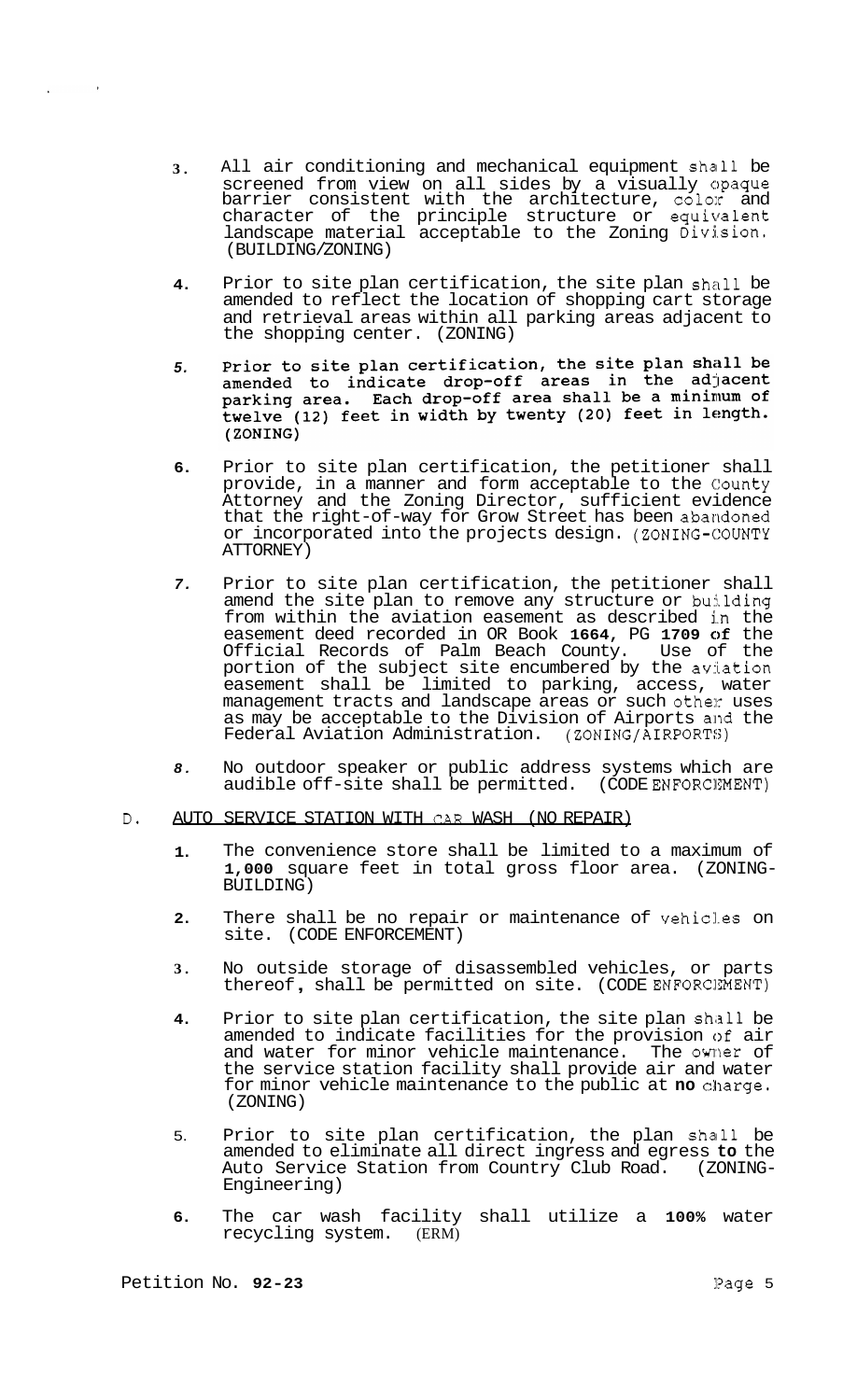#### E. ENGINEERING

- **1.**  The Developer shall provide discharge control and treatment for the stormwater runoff in accordance with all applicable agency requirements in effect at the time of the permit application. However, at a minimum, this development shall retain onsite the stormwater runoff generated by a three **(3)** year-one **(1)** hour storm w:tth a total rainfall of 3 inches as required by the Permit Section, **Land Development Division.** In the event that the subject site abuts a Department of Transportation maintained roadway, concurrent approval from the Florida Department of Transportation will also be required. The drainage system shall be maintained in an accepi:able condition as approved by the County Engineer. Irl the event that the drainage system is not adequately maintained as determined by the County Engineer, this matter will be referred to the Code Enforcement Boar3 for enforcement (ENGINEERING).
- **2.**  Prior to May **1, 1993,** or prior to the issuance **01:** the first Building Permit, the Property owner shall convsy **to**  Palm Beach County adequate road drainage easement(s) through the project's internal surface water  $m$ anagement system to provide legal positive outfall for all runoff from those segments on Military Trail required fol: the expanded intersection at Belvedere Road. Said easements shall be no less than 20 feet in width. The drainage shall be no less than 20 feet in width. system within the project shall have sufficient retention/detention capacity to meet the storm water discharge and treatment requirements of the applicable County Water Control District and South Florida 1Jater Management for the combined runoff from the projecf: and the 110-foot expanded intersection cross-section. If required and approved by the County Engineer the property owner shall construct within the proposed dra.inage easements a minimum of 24 inch closed piping system and appropriate wingwall or other structures. Elevation and location of all construction shall be approved by the County Engineer. Any and all excess fill material from excavation within said easements shall become the property of Palm Beach County which at its discretion may use this fill material (MONITORING).
- **3.**  Prior to <u>May 1, 1993</u>, or prior to the issuance of the first Building Permit, the Property owner shall convsy to Palm Beach County adequate road drainage easement (s) through the project's internal surface water management system to provide legal positive outfall for all runoff from those segments of Belvedere Road, along the property frontage and for a maximum **400** ft. distance each side of the property boundary lines along Belvedere Road. Said easements shall be no less than **20** feet in width. The drainage system within the project shall have sufficient retention/detention capacity to meet the storm lfater discharge and treatment requirements of the applicable County Water Control District and South Florida Water Management for the combined runoff from the project and the ultimate Thoroughfare Plan Road Section(s)of the included segment. If required and approved **by** the County Engineer the property owner shall construct within the proposed drainage easements a minimum of 24 inch closed piping system and appropriate wingwall or other structures. Elevation and location of all construction shall be approved by the County Engineer. **Any** and all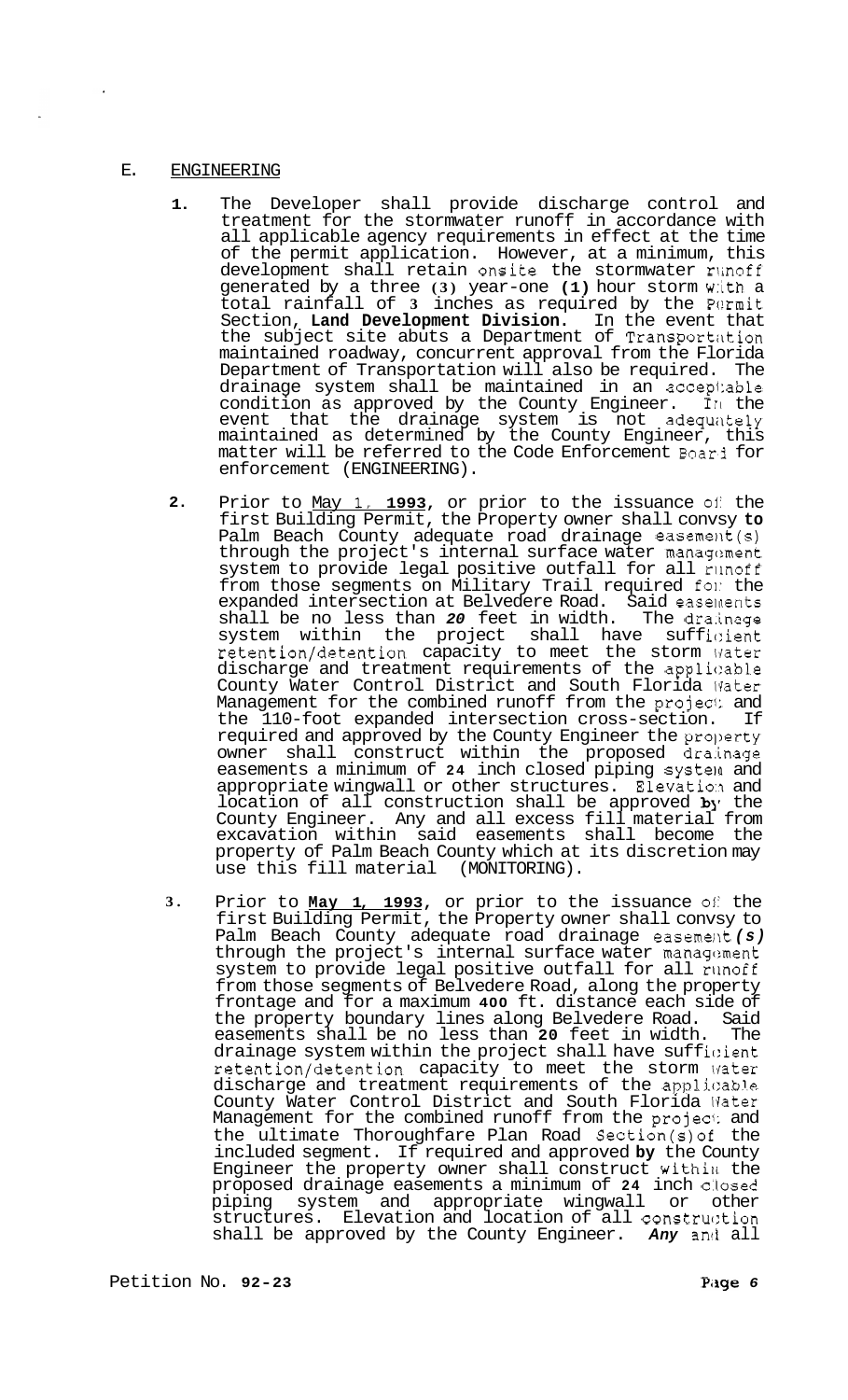excess fill material from excavation within said easements shall become the property of Palm Beach C'ounty which at its discretion may use this fill material (MONITORING) .

- **4.** Prior to May **1, 1993,** or prior to the issuance cf the first Building Permit, the Property owner shall convey to Palm Beach County adequate road drainage easement(s) through the project's internal surface water manaslement system to provide legal positive outfall for all runoff from those segments of Country Club Road, along the property frontage and for a maximum **400** ft. disitance north of the Project's north property line.. Said easements shall be no less than **20** feet in width. The drainage system within the project shall have suff:.cient retention/detention capacity to meet the storm water discharge and treatment requirements of the appl:.cable County Water Control District and South Florida Water Management for the combined runoff from the project and the ultimate Thoroughfare Plan Road Section(s)of the included segment. If required and approved by the County Engineer the property owner shall construct withj.n the proposed drainage easements a minimum of **24** inch c:losed piping system and appropriate wingwall or other structures. Elevation and location of all construction shall be approved by the County Engineer. Any and all excess fill material from excavation within said easements shall become the property of Palm Beach County which at its discretion may use this fill material (MONITORING) .
- **5.** Prior to May 1, 1993 or prior to the issuance of the first Building Permit, whichever shall first occu:, the property owner shall convey to Palm Beach **Count**y Land **Development Division** by road right-of-way warrant:? deed for Belvedere Road, sufficient right-of-way to provide for a 110 foot expanded intersection on an alignment approved by the County Engineer. The County acknowledges that the service station on the northeast corner of the intersection of Belvedere Road and Military Trail is not part of this project. This right-of-way conveyance shall be free of all encumbrances and encroachments. Property owner shall provide Palm Beach County with sufficient documentation acceptable to the Right-of-way Acquisition Section to ensure that the property is free of all encumbrancesandencroachments. **(ENGINEERING/MONITORING).**
- *6.* Prior to **May 1, 1993** or prior to the issuance of the first Building Permit, whichever shall first occur, the property owner shall convey to Palm Beach Count:{ **Land Development Division** by road right-of-way warranty deed for Military Trail sufficient right-of-way to provide for a 110-foot expanded intersection on an alignment approved by the County Engineer. The County agrees to abandon any right- of-way for Military Trail on the subject site not required for the expanded intersection. The cost of abandoning this right-of-way shall be borne ky the Developer. The County acknowledges that the service station **on** the northeast corner of the intersection of Belvedere Road and Military Trail is not part of this project. This right of way conveyance shall be free of all encumbrances and encroachments; provided the property owner shall be permitted to leave the existing Bar-B-Q Ben's sign until such time as the contract for the construction of the expanded intersection is let, at

Petition **No.**  $92 - 23$  Page 7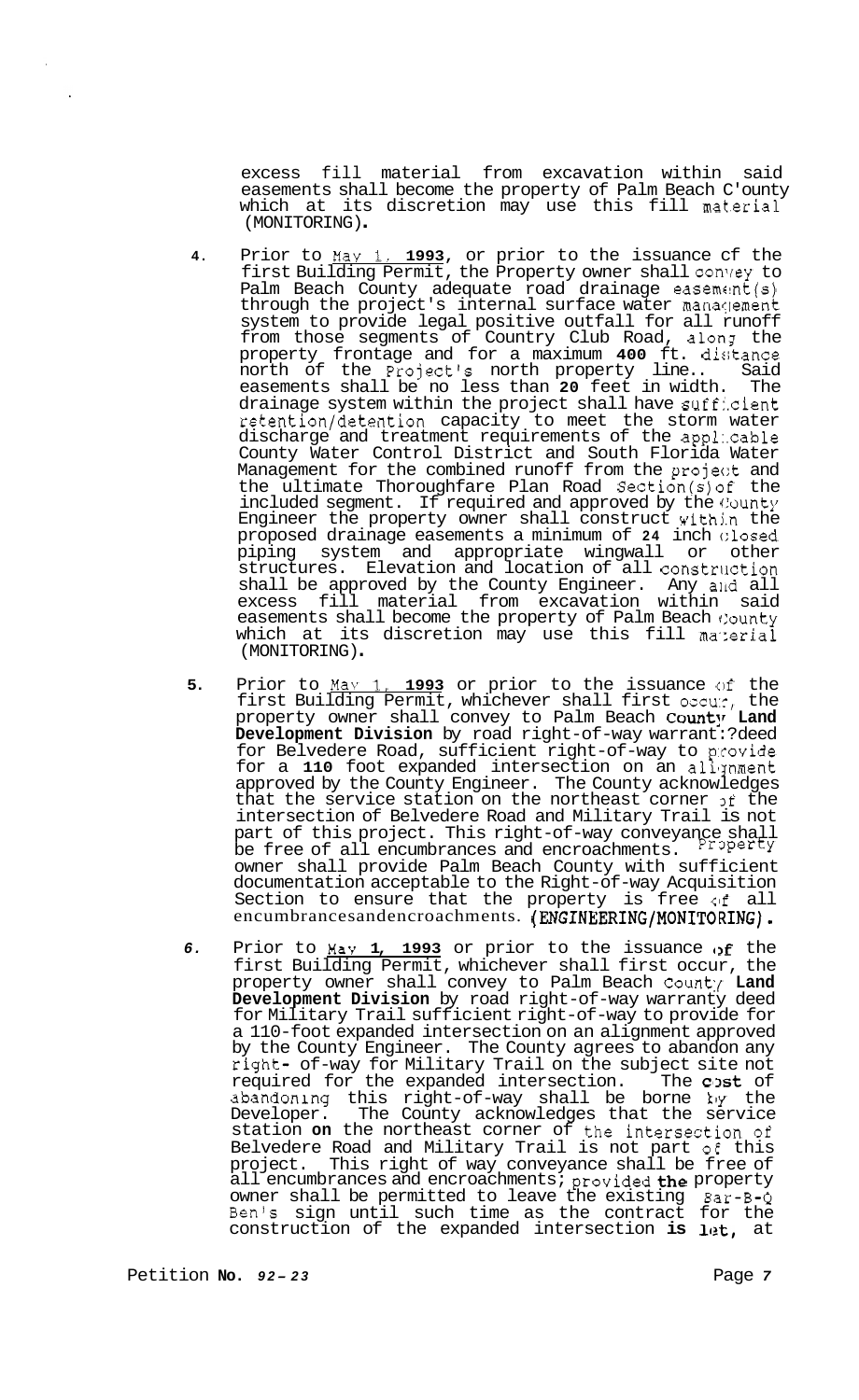which time property owner shall move the sign to the east off the right-of-way, subject to appropriate removal and hold harmless agreements with Palm Beach County. Property owner shall provide Palm Beach County with sufficient documentation acceptable to the Right-of-way Acquisition Section to ensure that the property is free of all encumbrances and encroachments. (ENGINEERING/ MONITORING)

- *7.* Prior to **May 1, 1993** or prior to the issuance *o€* the first Building Permit, whichever shall first occur, the property owner shall convey to Palm Beach County **Land Development Division** by road right-of-way warranty deed for the construction of a right turn lane on Belvedere Road, at the project's main entrance road. This right- of-way conveyance shall be a minimum of **150** felzt in storage length, twelve feet in width and a taper length of **180** feet. This right-of-way dedication shall be in excess of the dedication required in Condition E5. The right-of-way conveyance shall be free of all encumbrances and encroachments. Property owner shall provide Palm Beach County with sufficient documentation acceptable to the Right-of-way Acquisition Section to ensure that the property is free of all encumbrances and encroachments. **(ENGINEERING/MONITORING)**
- **8.** Prior to **May 1, 1993** or prior to the issuance of the first Building Permit, whichever shall first occur, the property owner shall convey to Palm Beach County **Land**  Development Division by road right-of-way warrant<sub>)</sub> deed for Country Club Road, forty (40) feet from centerline. The right-of-way conveyance shall be free **of** all encumbrances and encroachments. Property owner shall provide Palm Beach County with sufficient document.ation acceptable to the Right-of-way Acquisition Section to ensure that the property is free of all encumbrances and encroachments. **(ENGINEERING/MONITORING)**
- **9.** The Property owner shall construct Country Club Ruad as a three **(3)** lane section from Belvedere Road t3 the project's north access. The construction shall be concurrent with the construction of paving and drainage improvements for the site for Phase **2.** Permits recpired by Palm Beach County for this construction shall be obtained prior to the issuance of the first Bu:.lding Permit, and construction shall be completed prior *':o* the the first Certificate of Occupancy. (ENGINEERING)
- **10.** For Phase **I,** the Property owner shall be limited to a single entrance/exit onto Belvedere Road at the ex:sting Grow Street. If the project has not commenced Phas **3 2** by February **1, 1994,** then at the County Engineer's option the median opening on Belvedere Road serving Phase **I** may be modified or closed.

For Phase 2, the Grow Street entrance shall be closed and relocated to a point where it is aligned witn the existing Country Club Road entrance to the Town of Golfview. At this main entrance, the property owner shall construct a left turn lane, west approach and a right turn lane, east approach on Belvedere Road. The construction shall be concurrent with the construction **of**  paving and drainage improvements for the site for Phase<br>2. Permits required by Palm Beach County for this Permits required by Palm Beach County for this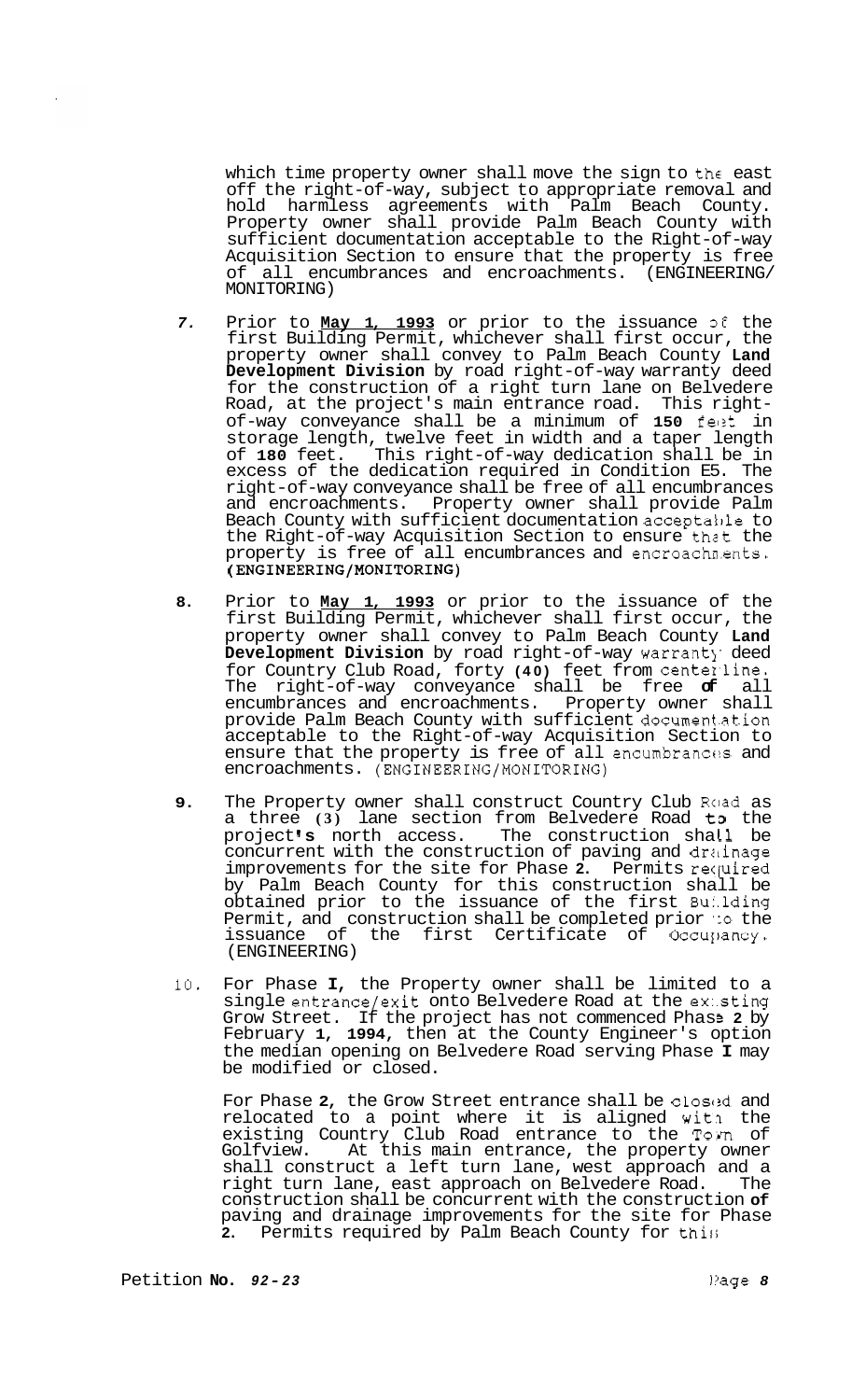construction shall be obtained prior to the issuarce of the first Building Permit for Phase **2,** and constrtction shall be completed prior to the issuance of the first Certificate of Occupancy for Phase **2.** 

For Phase **2,** the property owner shall reconstruct the median at Belvedere Road and the project's main ent.rance to provide for a directional median opening. This directional median opening shall be constructed to permit only left turns into the project, and shall :>e *so*  constructed **as** to prohibit left turns out of the pl-oject for eastbound movements onto Belvedere Road. Access to the Town of Golfview shall be accomplished in one of the following ways:

**1)** If the Golfview Town Council concurs, considel-ation shall be given to relocating the existing Country' Club Road entrance south of Belvedere Road to align with Country Club Road north of Belvedere Road. Devc!loper shall prepare plans for and construct the relocated roadway. The plans and right-of-way for the roadway shall be subject to approval by the County Engineer and County Department of Airports.

**2)** If the Golfview Town Council does not concur or plans and right-of-way for a relocated Country Club Road are not approved, then the existing Country Club Road entrance south of Belvedere Road shall remain for Phase **2.** Developer shall construct a left turn lane, east approach and directional median opening on Belvedere Road in such a manner as to only permit left turn movements into the Country Club Road entrance to Golfview. Left turns from Country Club Road to westbound Belvedere Road shall be accomplished by means of a U-turn at the intersection of Country Club Road north of Belvedere Road.

All of the above Phase 2 construction shall be concurrent with the construction of paving and drainage improvements for the site for Phase **2.** Permits required by Paln Beach County for this construction shall be obtained prior to the issuance of the Building Permit for Phase :!, and construction shall be completed prior to the issuance of the first Certificate of Occupancy for Phase **2.** 

For Phase 2, two other entrances/exits shall also be permitted from the property to Belvedere Road. **A** right turn in/right turn out driveway shall be permitted at **a**  point about **400** feet east of the Belvedere/ Military Trail intersection. In addition, a right turn in/right turn out driveway shall be permitted at a location acceptable to the County Engineer for the proposed gasoline station on the northwest corner of Country Club Road and Belvedere Road . Permits required by Paln Beach County for this construction shall be obtained by the Developer. (ENGINEERING) (ENGINEERING)

**11.** The property owner shall pay a Fair Share Fee **in** the amount and manner required by the "Fair Share Contribution for Road Improvements Ordinance" as it presently exists or as it may from time to time be amended. The Fair Share Fee for this project presently **is \$597,905. (10,871** trips **X \$55.00** per trip) and **I.s** paid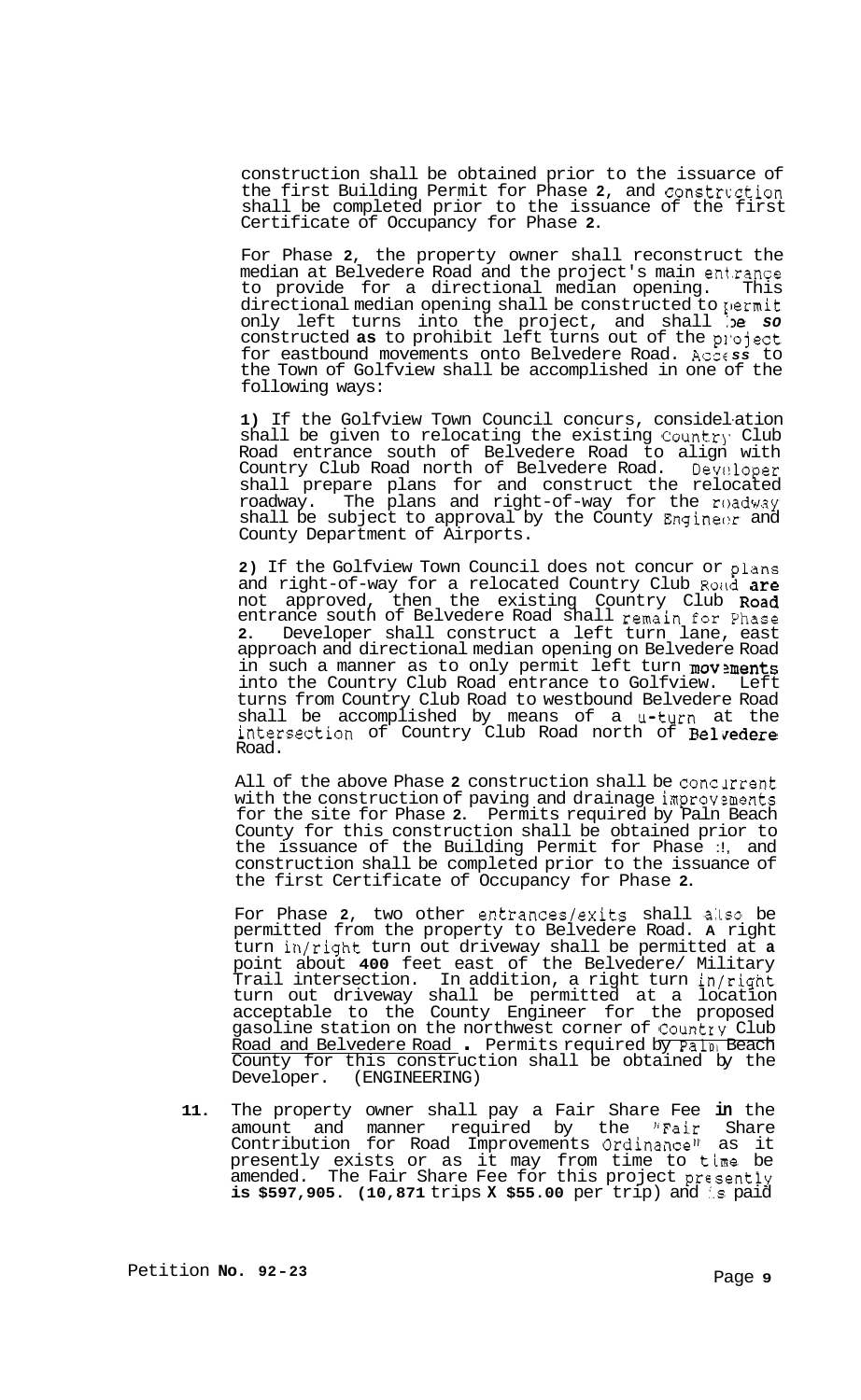at the time of the Building Permit. Credits for ill-kind contributions shall be provided in accordance wi1.h the Fair Share Contribution for Road Improvements Ordinance. (IMPACT FEE COORDINATOR)

- 12. In order to comply with the mandatory traffic perfo::mance standards the Developer shall be restricted to the following phasing schedule:
	- a) No Building Permits shall be issued until the contract is let for construction of Belvedere Road from Congress Avenue to Military Trail as a 5-lane divided section. Prior to any building permits being issued and no later than 6 months after the issuance of this Site Specific Development Order, the Developer shall post Performance Secur:.ty in the amount of \$1.325 million.
	- b) Building permits for development generating more than 6,371 trips per day (162,624 square feet) shall not be issued until the contract is 12t for the construction of Haverhill Road from Okeezhobee Boulevard to Belvedere Road as a 5-lane section.
	- c) Building permits for development generating more than 6,771 trips per day (172,838 square feet) shall not be issued until the contract is 13t for construction of Belvedere Road from Military Trail to Haverhill Road as a 5-lane section. (BUILDING)
- 13. The Developer shall fund the installaticn of signalization if warranted as determined by the County Engineer, at the intersection of Country Club Rosd and Belvedere Road. Should signalization not be warranted 12 months after the final Certificate of Occupanzy for this property is issued, the owner shall be relieved from this condition. (ENGINEERING).
- 14. Prior to Site Plan Certification by the Development Review Committee, the Site Plan (including the portion within the Town of Golfview) shall be revised to reflect  $\texttt{only two}$  (2) entrances/exits onto Country Club Road; one main entrance and two right turn in and right turn out entrances on Belvedere Road). The entrances/exits are subject to the approval of the County  $Enç$  ineer. (ENGINEERING/ZONING)
- 15. A separate driveway for the proposed gas station shall be eliminated from Country Club Road. Access to the gas station shall be integrated into the overall circulation for the entire center. (ENGINEERING/ZONING)
- 16. Prior to **February 1, 1993** or prior to Site! Plan Certification, whichever shall first occur, the Pxoperty owner shall enter into a Roadway Agreement with Palm Beach County enumerating the property owner's and Palm Beach County's obligations. In addition, developel: shall provide \$1,325,000 in an escrow account as requjred in Condition 12A. These funds shall be used by Paln Beach County to accomplish the following:
	- A) 1) Advance the construction of Belvedere Road from Congress Avenue to Military Trail **to** a 6-lane divided section. This road improvement is currently scheduled in the Palm Beach County 5-Year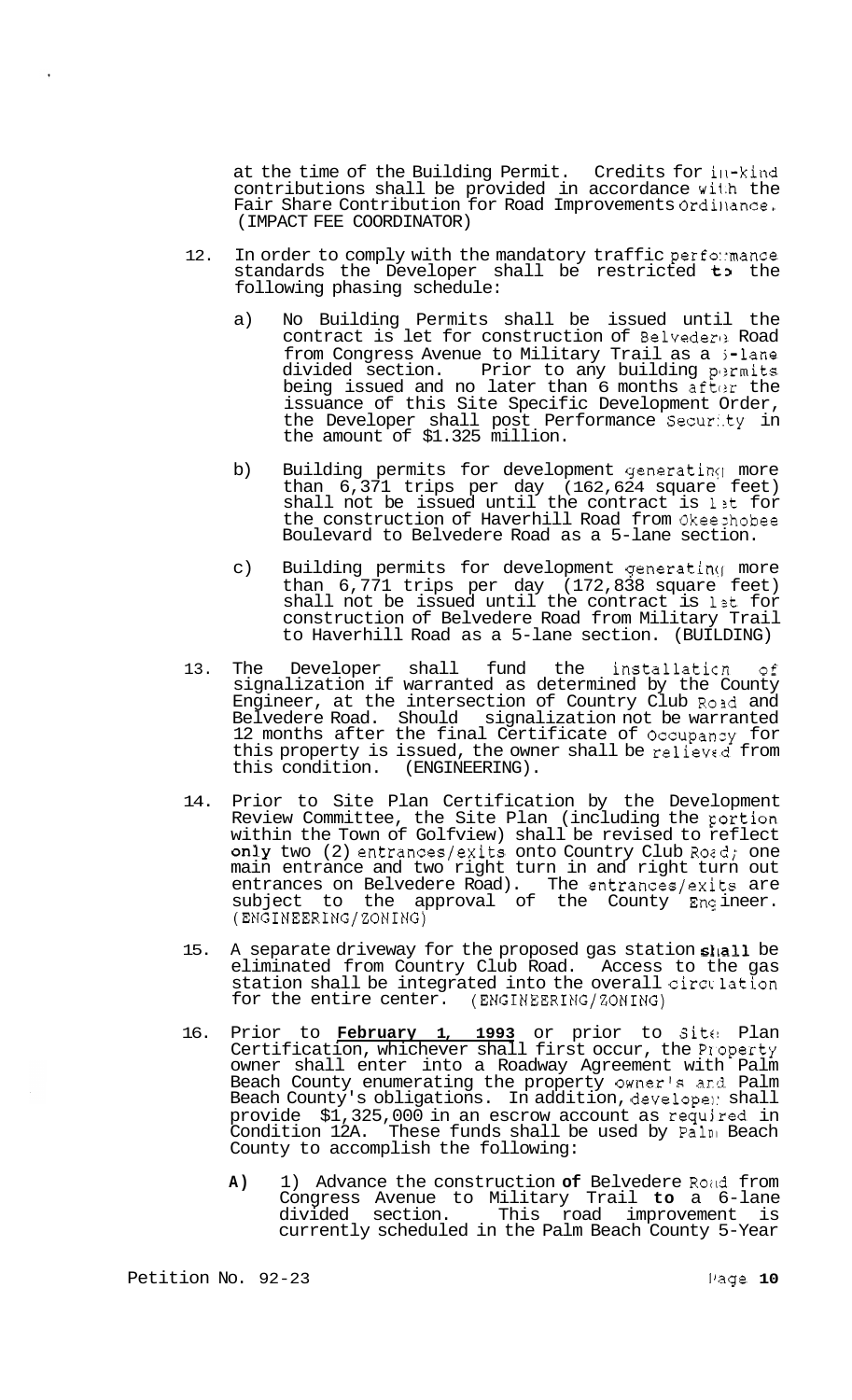Road Program for the **1993-94** fiscal year. It is the intent that this construction be accomplished by the County as soon as practical up011 the establishment of the escrow account.

**2)** Prepare plans for the construction of Bel\\*edere Road from Military Trail to Haverhill Road a:, a **5**  lane section with the appropriate approved tapers. Funding of these construction plans shall be approved by the County Engineer based upon Palm Beach County's minimum construction Plan Standards as they presently exist or as they may from t:.me to time be amended. All canal crossings (bl-idges and/or culverts) within the project limits shall be constructed to their ultimate paved configuration.

3) Prepare plans for the construction of Haverhill Road from Okeechobee Blvd. to Belvedere Road as a 5-lane section with the appropriate paved tapers. Funding of these construction plans sha:.l be approved by the County Engineer based upon Palm Beach County's minimum construction Plan Stalldards as they presently exist or as they may from t.me to time be amended. All canal crossings (bridges and/or culverts) within the project limits shall be constructed to their ultimate paved configuration.

4) Prepare all necessary right-of-way acquisition documents required for the construction **of**  Belvedere Road from Military Trail to Haverhill Road and Haverhill Road from Belvedere Road to Okeechobee Blvd. subject to the approval cf the County Engineer.

- An Escrow Agreement shall be established in it bank B) which meets County standards for Letter of Credit acceptance and which will provide:
	- the County has irrevocable control **of** the funds ;  $1)$
	- $2)$ the County may draw the funds periodically upon presentation of proper invoices prior to October **1, 1993.**
	- interest shall accrue to the account;  $3)$
	- an accounting of funds shall be provideci; and 4)
	- $5)$ Should the total funds drawn by Palm Beach County be less than **\$1** million by 0ctol)er **1, 1993,** then Palm Beach County shall draw additional funds which would result in a total of **\$1** million prior to November **30, 1993.**
	- Should the total funds drawn by Palm Beach  $6)$ County be more than \$1 million by October 1, **1993,** then Palm Beach County shall refuld the amount in excess of **\$1** million to the Developer. This reimbursement sha1.l be provided from the construction funds :.n the County 5-Year Road Program for the construction of Belvedere Road as a 5-lane section from Military Trail to Congress . Ivenue scheduled for the **1993-94** fiscal year.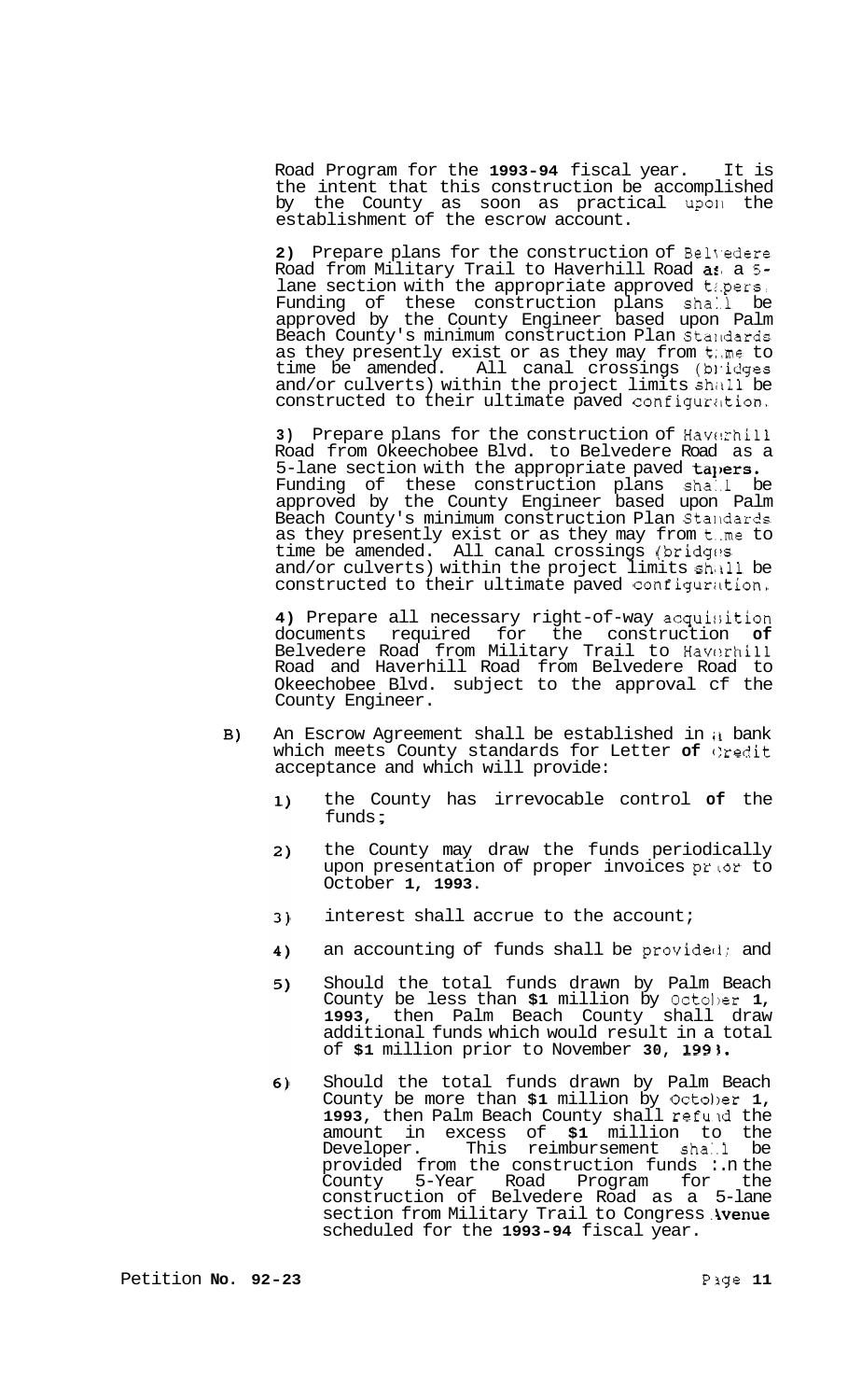- C) Palm Beach County shall reassign the funds originally scheduled for the Belvedere Road construction from Military Trail to Congress ,ivenue (less any reimbursement as required by Condition 16.B.6 above) to construct the following roadway improvements:
	- 1) Belvedere Road from Military Trail to Haverhill Road as a 5-lane section;
	- 2) Haverhill Road from Okeechobee Road to Military Trail as a 5-lane section;
	- 3) Construction shall commence as  $SO(n)$  as practicable for the roadway improvement; in 1 and 2.
	- 4) Any funds left over from the design, riyht of way acquisition, or construction as set forth in condition numbers E16.A.2, El5.A.3, E16.A.4, E16.C.1, and E16.C.2 shall **b**e used toward improving the intersection of Military Trail and Belvedere Road.
	- **5)** At the option of the County Engineel,, the funds for the above mentioned Haverhill Road improvements may be applied toward intersection improvements at Belvedere Road and Haverhill Road and/or Belvedere Rozd and

Military Trail to achieve the adopted level of service necessary to meet the County Wide Traffic Standards. In the event the County Engineer *so* elects, the project shall not be phased to the construction of Haverhill Road<br>between Belvedere Road and Okeechobee between Belvedere Road and Boulevard.

- 6) Credit for all contributions toward road improvements shall be given against the Fair<br>Share Contribution Fees. (IMPAC'' FEE Share Contribution Fees. (IMPAC' FEE COORDINATOR)
- 17. Petitioner shall contribute **\$100,000** toward intersection improvements to the intersection of Military Trail and Belvedere Road (the extent to be determined by the County Engineer) which at a minimum shall construct a right turn lane on the south approach. Any residual funds renaining as addressed in Conditions E.16.C.4 shall be zpplied toward this \$100,000. Surety for this \$100,000 shall be posted at the same time as the Performance Secur ity is  $\overline{\text{posted}}$  as addressed in E.12.a.  $\,$  Palm Beach Count $\,$  shall establish an account to fund the interzection construction using residual funds which were budgeted for Northlake Boulevard from Seminole Pratt Whitney I:oad to Coconut Road, and let the project as soon as practical.
- F. CONCURRENCY
	- 1. Prior to site plan certification, the petitionel shall amend the Concurrency Reservation for the site (Case $f$ 92-04-27-001-C) to reflect any reduction in square footage . (PLANNING)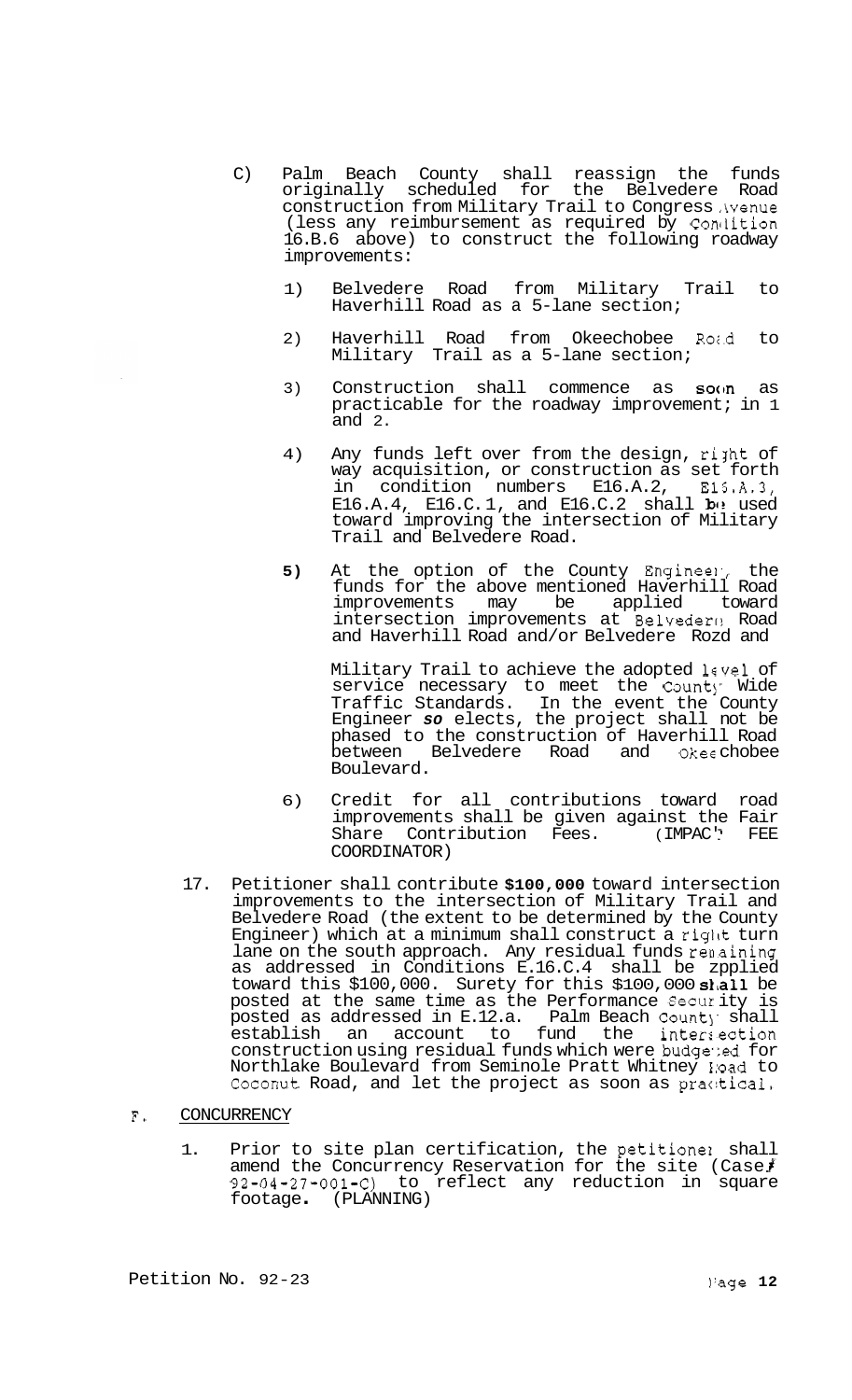## G. DUMPSTER

- **1.** All areas or receptacles for the storage and disposal of trash, garbage or vegetation, such as dumpsters and trash compactors, shall not be located within seventy five: **(75)**  feet of the east, south and west property lines; sh: 11 be confined to areas designated on the site plan and shall be screened by a solid opaque enclosure. The open end of the enclosure shall have an obscuring, opaque gate. (ZONING/BUILDING-Code Enforcement)
- **2.** All exterior sides of such enclosures, except the open end, shall be landscaped with thirty **(30)** inch high shrub and hedge material planted twenty-four **(24)** inches on center at installation. Alternative landscaping n.ay be permitted which is acceptable to the Zoning Division. This provision shall not apply to litter contz iners provided for the convenience of pedestrians. (BUI1,DING-Zoning)
- **3.** Prior to site plan certification, the site plan shall be amended to indicate all dumpster and compactor 1ocal.ions. (ZONING)

## **H.** ENVIRONMENTAL RESOURCES MANAGEMENT

- 1. Secondary containment for stored Regulated Substances, including but not limited to fuels, oils, solvents, or other hazardous chemicals is required. Department of Environmental Resources Management staff are will:.ng to provide guidance on appropriate protective measures.(BUILDING-ERM)
- **2.** Plans for any underground storage tanks must be aplroved by the Department of Environmental Resources Management prior **to** installation. The petitioner shall perform all necessary preventative measures to reduce the chan xes of contamination of the groundwater. Double walled tanks and piping with corrosion protection or their equivalent shall be a part of those measures.(BUILDING-ERM)
- **3.** All new excavated lakes shall possess a littoral shelf area. A littoral shelf shall be, at a minimum, a.1 area equivalent to eight *(8)* square feet per linear foot of shoreline. Any areas of planted littoral zone shall not be steeper than six *(6)* feet horizontal to one **(11** foot vertical. The maximum depth of the planted area shall be minus three **(-3)** feet from OHW. The littoral zone shall be provided with a minimum of three (3) inches of topsoil to promote vegetative growth. The littoral zone shall be planted with appropriate native wetland vegetation, spaced not more than three **(3)** feet on center or as approved by **EM.** 
	- a. A littoral shelf planting plan and maintenance plan shall..be submitted to the Dept. of Environnental Resources Management concurrent with DRC Final Plan Review application and approved by **EM** pr:.or to Site Plan certification. This information shall also be provided on a mylar for the Zoning Division as part of the site plan application.(ERM)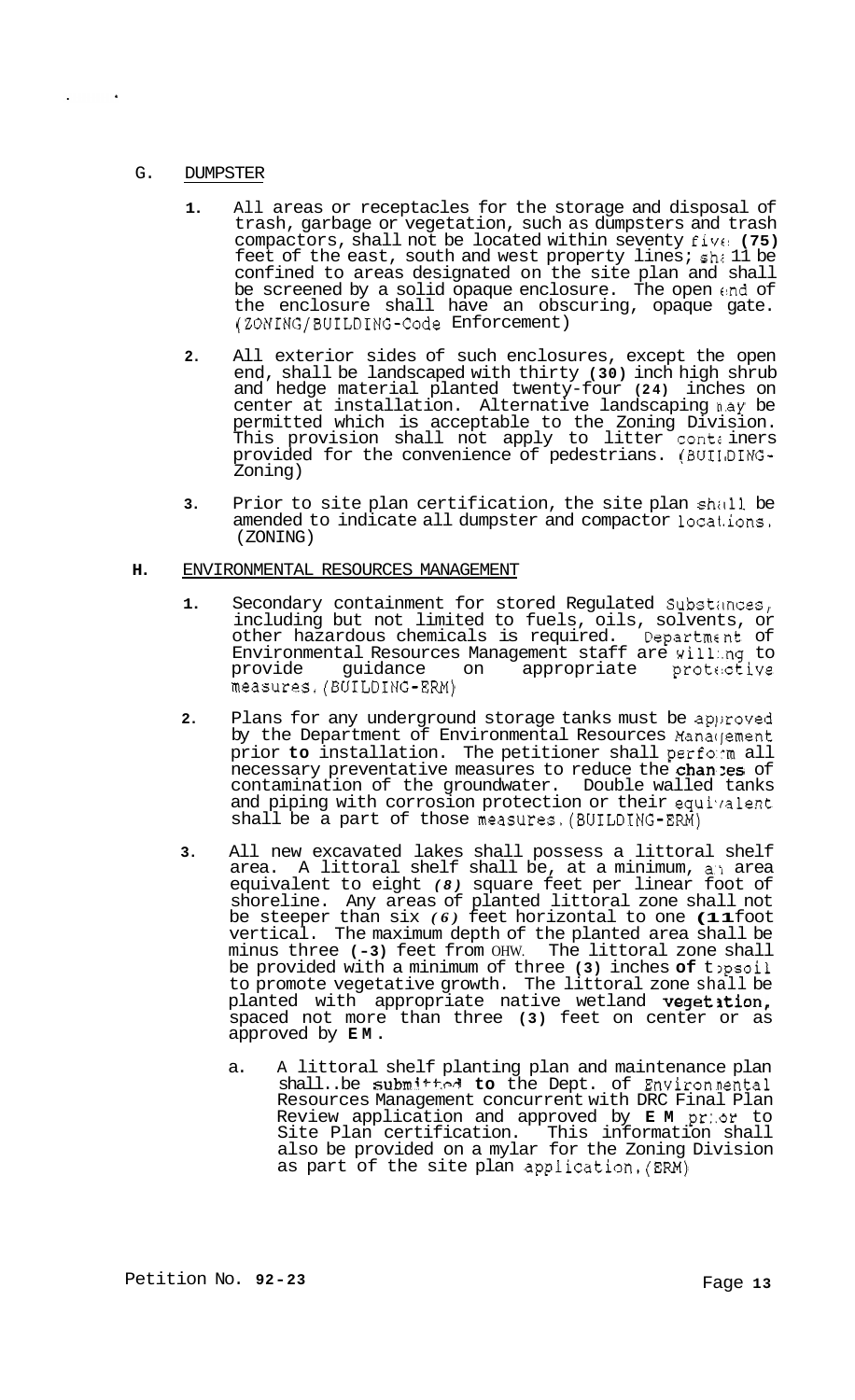b. Prior to the issuance of a Certificate of Occupancy and within three working days of the completion of littoral plantings ERM shall' be notified. This planting shall not be credited as compensation required by wetland permits.(ZONING-ERM)

# I. HEALTH

- **1.** Generation and disposal of hazardous effluents into sanitary sewerage system shall be prohibited unless adequate pretreatment facilities approved by the Florida Department of Environmental Regulation (FDER) and Agency responsible for sewage works are constructed and used by project tenants or owners generating such effluents. (UTILITIES - Code Enforcement)
- **2.** Water service and sewer service are available **to** the property. Therefore, no potable well and/or on-site sewage disposal system must be submitted to the :Health Unit prior to site plan approval. (HEALTH - Building)
- **3.** The owner occupant, or tenant of the facility shall participate in an oil recycling program which ensures proper re-use or disposal of the waste oil. (HE!LTH -Code Enforcement)

# **J.** INTERLOCAL AGREEMENT

- **1.** Prior to site plan certification, the petitioner shall obtain appropriate approvals from the Town of Gol:Eview, which ensure that the parking requirements of Palm Beach County are met. Any approval the petitioner receives from Golfview must be in compliance with Traffic Performance<br>Standards. The Town of Golfview approval shall be The Town of Golfview approval shall be substantially the same as the Palm Beach County approved master site development plan. In addition, the petitioner shall secure a fully executed interlocal agreement by and between the Town of Golfview and Palm Beach County which, at a minimum, shall incorporate the following:
	- a. The Town **of** Golfview and Palm Beach County shall agree to make no alterations to the final approved master site development plan (Exhibit **#32)** which other jurisdictions, Comprehensive Plan, Land Development Regulations or conditions of development approval;
	- b. The Town **of** Golfview and Palm Beach County shall join in the approval of a plat, in a manner and form which meets State, County and Town requirements;
	- C. The Town of Golfview and Palm Beach county shall, as appropriate, consider the abandonment of publicly dedicated rights-of-way within the subject property; and,
	- d. The Town of Golfview shall approve a site plan consistent with the County's requirements at the intersection of Military Trai.l and Belvedere Road (Special Intersection Treatment) for a one kundred ten foot **(110')** urban intersection;
	- e. Prior to any change in site plan, approved master plan or any other development order, the receiving jurisdiction shall require the developer to notify<br>and receive confirmation from the other and receive confirmation from the other jurisdiction that its Comprehensive Plan,, Land Development Regulations or condition!; of<br>development\_approval\_will\_not\_be\_violated. If\_no development approval will not be violated.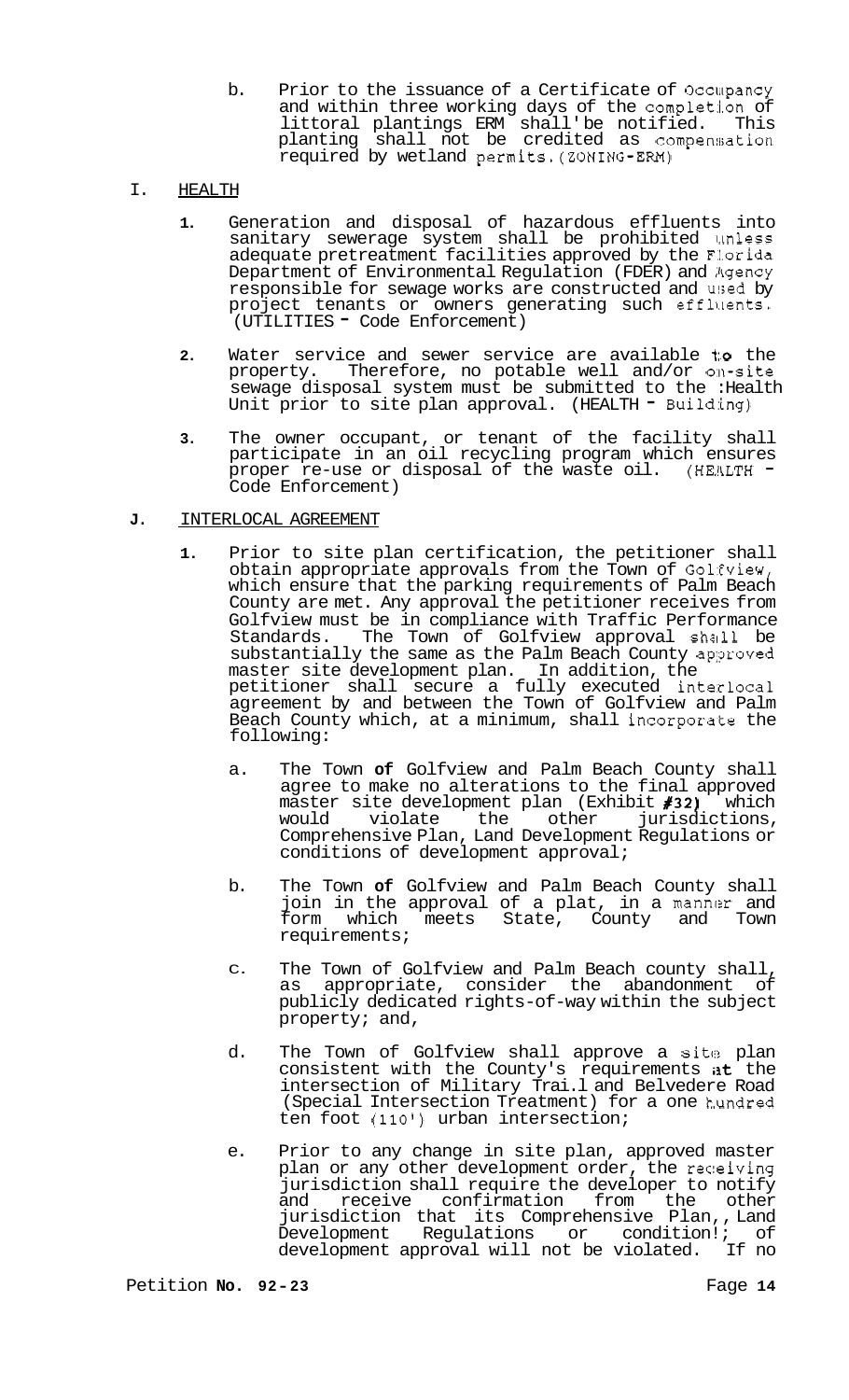response is received within *60* days from the date of notification, the receiving jurisdiction may take final action. (COUNTY ATTORNEY-Zoning)

## **K.** IRRIGATION QUALITY WATER

**1.** When irrigation quality water is available within **500**  feet of the property, the petitioner shall connect *':o* the system subject to permitting and/or requirements of the Florida Department of Environmental Regulations  $\mathfrak{u}$ nd/or the South Florida Water Management District. The cost for connection shall be borne by the property owner. (UTILITIES)

## L. LANDSCAPING - GENERAL

- **1.** Prior to site plan certification, the petitioner shall revise the landscape tabular data on the site p:.an to reflect conformance to minimum Landscape Code requirements, all landscape and vegetation preser'ration conditions of approval. (ZONING)
- **2.** A minimum twenty five **(25)** foot landscaped buffer strip within the County jurisdictional portions of the subject site and a minimum fifteen **(15)** foot landscaped mffer strip within the Town **of** Golfview municipal bolndary limits of the subject site shall be provided a1o:lg the entire east, south and west perimeter of the *s* lbject property. (ZONING)
- **3.** All required trees to be planted on site shall meet the following minimum standards at installation:

- b. Trunk diameter: **3.5** inches measured **4.1,** feet above grade.
- c. Canopy diameter: seven *(7)* feet. Diameter shall be determined by the average canopy radius at **3** points measured from the trunk **to** the outermost branch tip. radius shall measure at least **3.5** feet in length. (ZONING)

## **M.** LANDSCAPING - INTERIOR

- **1.** One landscape island, a minimum of six *(6)* feet wide, shall be provided for every twelve **(12)** parking spaces. The maximum spacing between landscape islands shall not exceed one hundred twenty linear feet. (ZONING)
- **2.** At garde level planters shall be installed every third parking space. Each required island shall be a ninimum of five **(5)** feet by five **(5)** feet square **(25** square feet). One native canopy tree and appropriate ground cover shall be planted in each required island. (ZONING)
- **3.** Prior to site plan certification, the site plan skall be amended to indicate typical landscape islands, required landscape strips and planting details, sunject to approval by the Zoning Division. (ZONING)
- **4.** Landscaping along all interior vehicular use drive!; shall include native trees planted a minimum of twenty **(20)**  feet on center and a continuous opaque hedge twenty-four **(24)** inches in height planted twenty-four **(24)** inclhes on center at installation. (ZONING)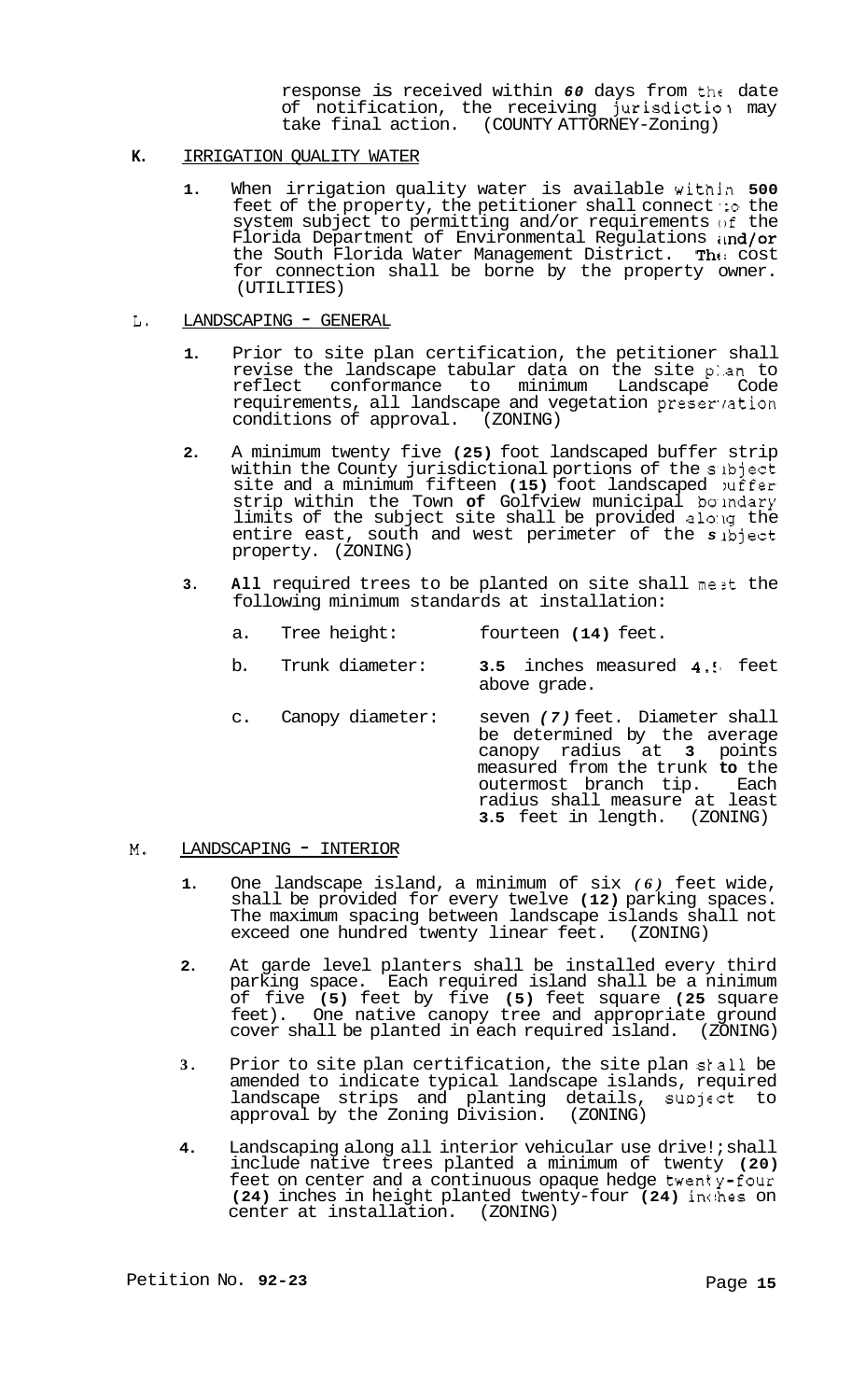- **5.** Prior to site plan certification, the petitioner shall amend the site plan to include a minimum five **(5)** foot wide landscape strip along the south and west facatles of the structure(s) . The required landscape strip shill be placed between the structure and any vehicular spac **3.** At a minimum, it shall be planted with one **(1)** native c!anopy tree for every twenty **(20)** linear feet of building l'acade and appropriate groundcover, subject to approval  $\mathbf{h}\mathbf{y}$  the Zoning Division. (ZONING)
- *6.* Landscaped divider medians with at grade bicycle and pedestrian cuts shall be provided in the center of all driveways over thirty **(30)** feet in width prolriding ingress and egress to the site. The minimum wic.th of this median shall be six **(6)** feet. The minimum lenlyth of this median shall be twenty five **(25)** feet. A m:.nimum width of five **(5)** feet of landscaped area shall be provided. One native canopy tree or native palm tr2e and appropriate ground cover shall be planted for each wenty<br>(20) linear feet of the divider median. (ZONING) (20) linear feet of the divider median.
- **N.** LANDSCAPING ALONG THE EAST, SOUTH AND WEST PROPERTY LINE (ABUTTING RIGHTS-OF-WAY)
	- **1.** Landscaping within the required buffer along Country Club Road, Belvedere Road and Military Trail shall be up graded to include:
		- a. One (1) native canopy tree planted every wenty **(20)** feet on center;
		- b. One **(1)** native palm tree for each thirty (30) linear feet of frontage. A group of three or more palm trees may supersede the requirement for a native canopy tree in that location; and,
		- c. Thirty **(30)** inch high shrub or hedge material spaced twenty-four (24) inches on center at installation. (ZONING)
- *0.* LANDSCAPING ALONG THE NORTH PROPERTY LINE (THE REAR **OF** THE SHOPPING CENTER)
	- **1.** Landscaping and buffering along the north property line shall be installed in accordance with the Landscap( Code, the WCRA overlay district requirements and applicable conditions of approval. (ZONING) conditions of approval.
- **P.** LANDSCAPE WITHIN MEDIAN

 $\ddot{\phantom{a}}$ 

**1.** Prior to Site Plan Certification, the petitioner shall apply to the Palm Beach County Engineering and Public Works Department for a permit to landscape all adjacent medians  $\overline{i}$ .e., Belvedere Road and Military Trail). When permitted by Palm Beach County Department of Engireering and Public Works, landscaping shall consist of a **n** inimum of one **(1)** fourteen **(14)** foot tall native tree fcr each thirty **(30)** linear feet of the adjacent median to be planted and appropriate ground cover. Trees :nay be planted singularly or in clusters. All landscaping and maintenance shall be subject to the standards *3s* set forth by the Palm Beach County Engineering and Public Works Department. All landscape material shall be selected from the following list: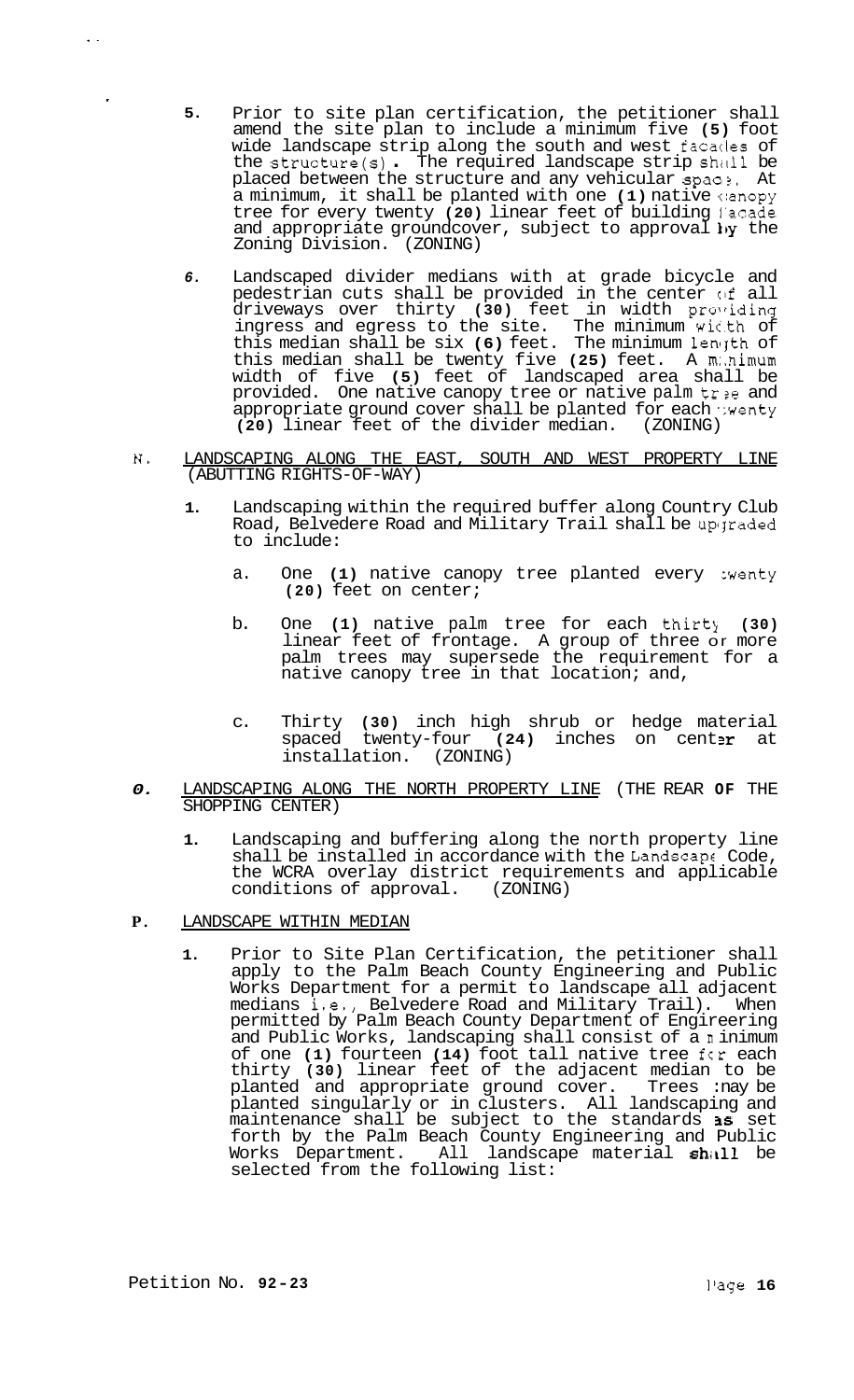Trees: Trees: Ground cover:

Laurel Oak Live Oak Slash Pine Sabal Palmetto

Wedilia Bahia Grass

Alternative species may be allowed subject to apprcval by<br>the County Engineer. All plant material shall be All plant material sha 11 be installed and selected according to xeriscape principles and shall conform with the following:

- a) All plants shall be container grown or field collected and transplanted from the project site.
- b) All plantings shall be done in accordance with detailed planting plans and specifications to be submitted and approved by the County Ergineer concurrent with Site Plan certification.

All required median landscaping, including watering, shall be the perpetual maintenance obligation >f the petitioner and its successors, legal heirs or assignees or duly established Property Owner's Association and/or Homeowners's Association, and shall be installed on or before issuance of the first Certificate of Occupancy or filing of the first plat, whichever occurs first. Declaration of Covenants and Restriction Document:; shall be established or amended as required, prior to receiving the first building permit or filing **of** the first plat, whichever occurs first, to reflect this obliqation. Maintenance shall be in accordance with **the i**ssued permits. (ENGINEERING/BUILDING)

- **Q.** LIGHTING
	- **1.** All outdoor lighting used to illuminate the premi:;es and identification signs shall be of low intensity, sllielded and directed down and away from adjacent propert:.es and streets. All outdoor lighting shall comply with the requirements of the WCRA Overlay District, aTriation easement, the Palm Beach County Department **of** Ai::ports, the Federal Aviation Administration design  $quid$ elines, standards, advisory circulars or other requi:ements deemed necessary by the Director of Ai::ports. (AIRPORT/BUILDING-Code Enforcement)

## R. PARKING

- 1. A maximum of 1,453 parking spaces shall be permitted on the entire subject site. (BUILDING)
- **2.** All delivery and/or loading areas along the east property line shall be screened from view by a twelve **(l:!)** foot high wing wall consistent with the color and character of the principle structure or alternative 1and;caping acceptable to the Zoning Division.  $(BULDING-ZO YING)$
- **3.** Overnight storage or parking of delivery vehic:les or trucks shall not be permitted on site except within areas designated on the certified site plan as loading areas. (BUILDING-Code Enforcement)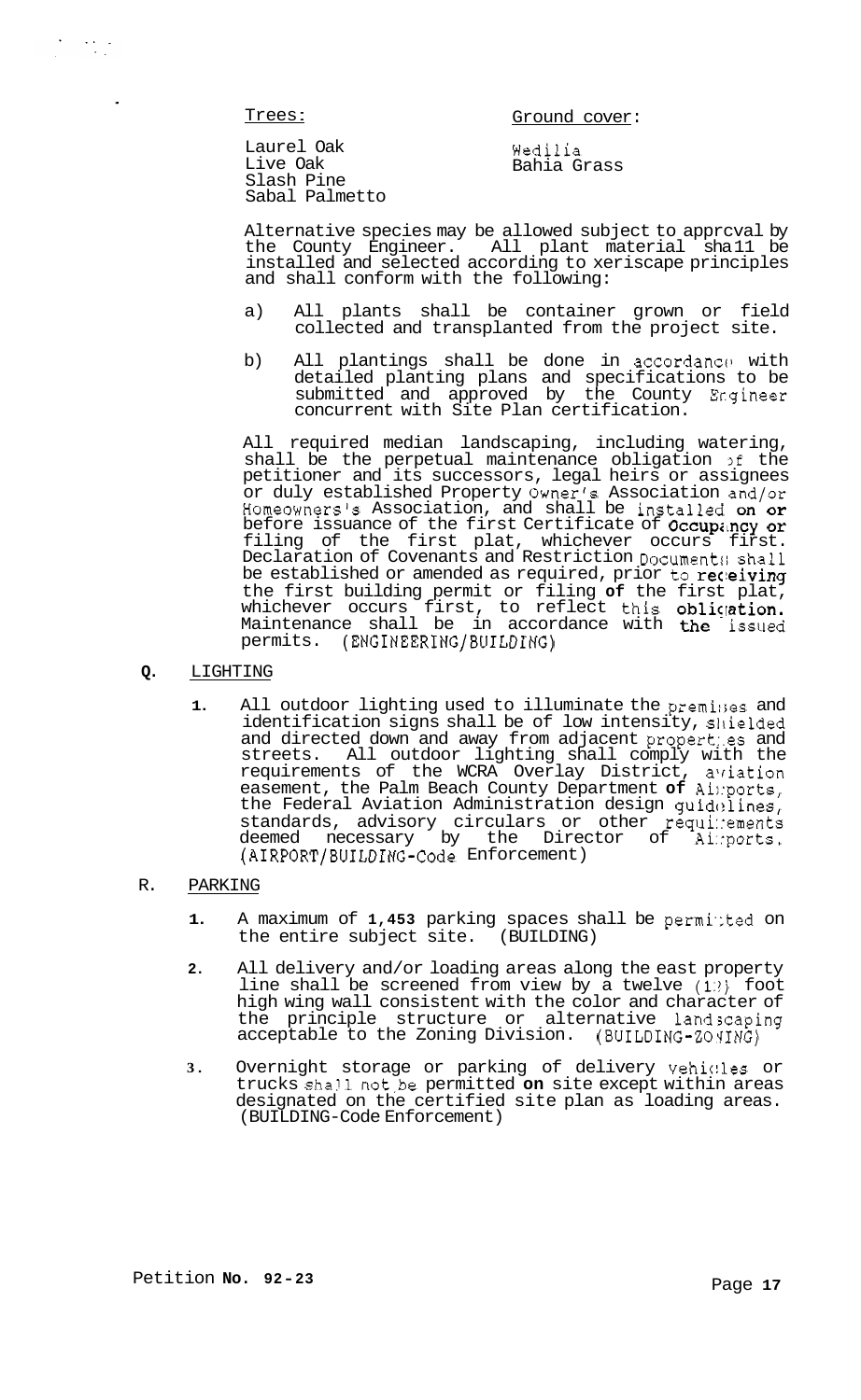### S. RECYCLE SOLID WASTE

**1.** AS part of any site plan application for any portjon of the project, the developer shall submit a solid waste stream reduction/recycling plan to be approved **by** the Solid Waste Authority of Palm Beach County. (SOLID WASTE AUTHORITY)

## T. RESTRICTIVE COVENANT

**1.** Prior to site plan certification, the petitioner shall record a copy of a Restrictive Covenant in the  $public$ record indicating that all structures and uses with..n the PGCD are part of a single unified planned develo $\mathfrak l$ ment, regardless of ownership. This covenant shall not be removed, altered, changed or amended without written approval from the County and shall be in a form acceptable to the County Attorney. (COUNTY ATTORIEY)

## U. SIGNS

- **1.** All new or replaced point of purchase signs shall be limited as follows:
	- a. Maximum sign height, measured from finished grade  $=$ ten **(10)** feet;
	- b. Maximum sign face area per side **100** square feet;
	- c. Maximum number of signs one **(1)** each on Mi..itary Trail and Belvedere Road.
	- d. Secondary signs shall be limited to on(? **(1)**  monument sign no larger than twenty *(20)* isquare feet and five **(5)** feet in height for each out-<br>parcel. (BUILDING)
- **2.** Prior to site plan certification, the petitioner shall submit a Master Sign Program to the Zoning Division which specifies sign location, sign dimensions, unified solor, unified graphics, typical base planting details, and conformance to all sign related conditions **of** approval. (ZONING)

## **V.** UNITY OF CONTROL

1. Prior to site plan certification by the Devel pment Review Committee, petitioner shall record in the pblic record a Unity of Control on the entire subject property in a form acceptable to the County Attorney. This Unity of Control may be discharged with the approval of the Executive Director of Planning, Zoning and Building and the County Engineer. (COUNTY ATTORNEY/ENGINEERING/ ZONING)

# W. **USE** LIMITATION

- **1.** Use of the entire subject property including the portion within the municipal limits of the Town of Golfviea shall be limited to a maximlnv **of 31,5,972** gross squarc: foot (GFA) Planned General Commercial Development including:
	- **a) 294,972** square feet **of** general retail and three out parcels totaling **7,200** square feet within unincorporated Palm Beach County; and,
	- b) three out parcels totaling 13,800 square feet within the municipal limits of the Tom of Golfview. (ZONING / BUILDING)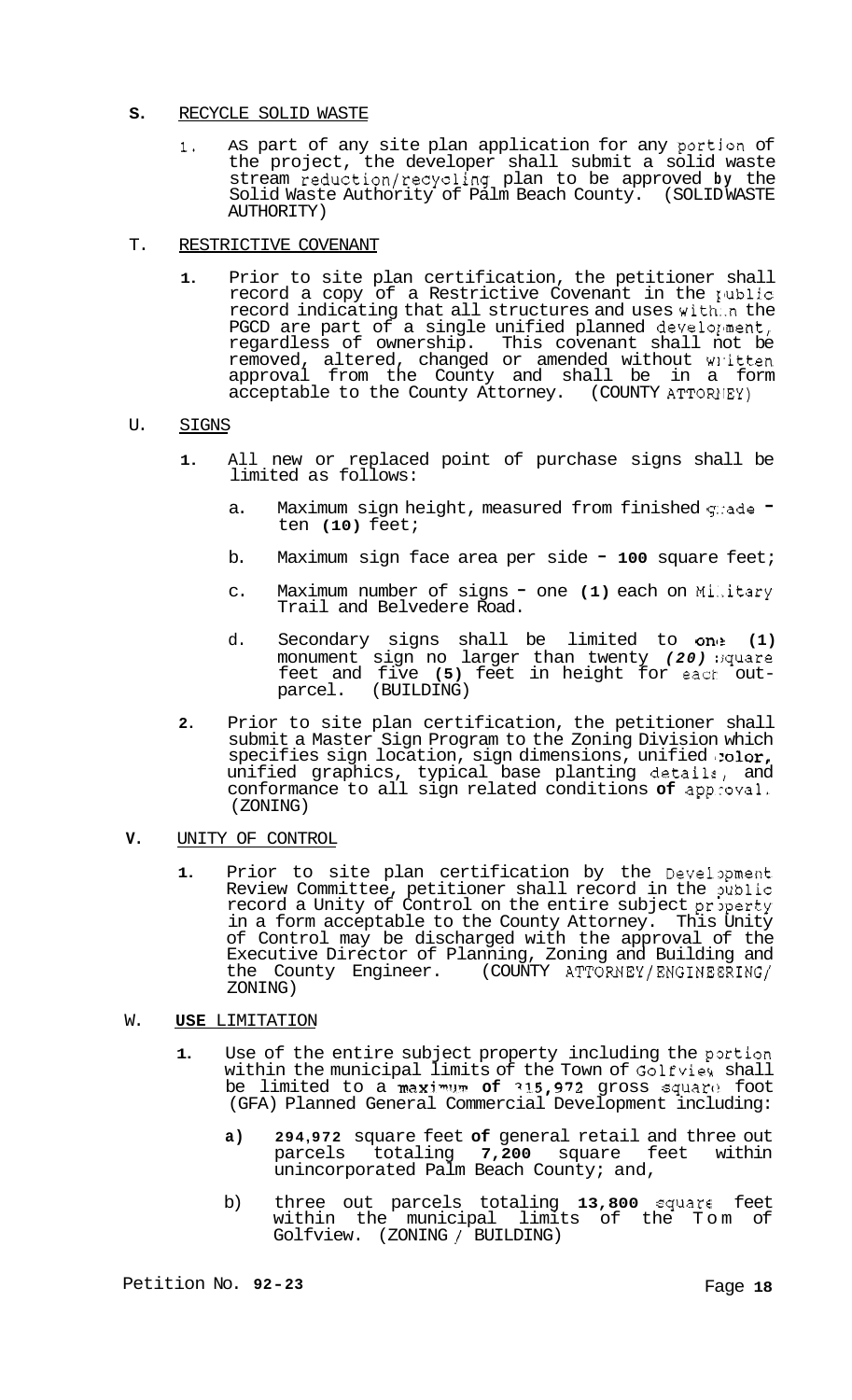- **2.** The three major retail areas shall be limited **to** one story retail with **a** maximum of **263,313** gross lezsable square foot (GLSF). (ZONING/BUILDING)
- **3.** No storage or placement of any material, refuse, equipment or debris shall be permitted on site. (CODE ENFORCEMENT)
- **X.**  VEGETATION PRESERVATION

,. ..

- 1. The petitioner shall preserve or relocate on site the existing native sabal palms and incorporate them in to the project design. (ZONING)
- **2.** Prior to issuance of a Vegetation Removal Permit., the petitioner shall complete the following:
	- a. All sabal palms to be relocated or preserved shall be identified in the field, tagged and numbe:red.
	- b. The sabal palms shall receive appropriate protection during site development. No clearing shall commence until all protection devices are installed by the petitioner, and inspected and approved by the Zoning Division. (ZONING)

#### **Y.**  WESTGATE CRA CONDITIONS

- **1.**  This site lies within the Westgate Communit $\gamma$  Re-development Area and is subject to the provisions of Zoning Code Section **627** (Westgate CRA Overlay District), in addition to other applicable zoning district, special exception and land development regulations. (ZONING-Building)
- **2.**  Prior to site plan certification, the petitioner shall submit conceptual elevations with all materials and colors specified, including but not limited to, roof, trim, awnings, walls, signs, fences and screen:.ng of mechanical equipment, utility structures and trash receptacles. (ZONING-building)
- **3.**  No advertising flags, foreign flags, pennants, banners, streamers, balloons, flashing signs, electronic message boards, etc., shall be permitted on site. **No** gimmjcks or advertising designed to attract the public's attention off-site shall be displayed outdoors or upcn any building, vehicle **or** wall, other than inside a wirdow as may be permitted by the Sign Code. (CODE ENFORCENENT)
- **4.**  Signage, subject to approval by the County  $\mathtt{Enc}\,\mathtt{ineer}$ , shall be installed at all points of egress  $f r$ , the loading areas that require all service and delivery vehicles to turn right only onto Country Club Road. (ENGINEERING-Code Enforcement)
- **5.**  A minimum of two signs, subject to approval by the County Engineer, shall be installed **on** Cherry Road east of the intersection of Country Club Road and Cherry Road restricting truck traffic east of **this** intersc:ction. (ENGINEERING-Code Enforcement)
- **6.**  Prior to site plan certification, the petitioner shall fund a one time clean-out of the existing section of the **L-2B** Canal between the **L-2** Canal and Belvedere Roa3. The total expenditure shall not exceed *\$8,500.00.* (WCRA/ ENGINEERING)